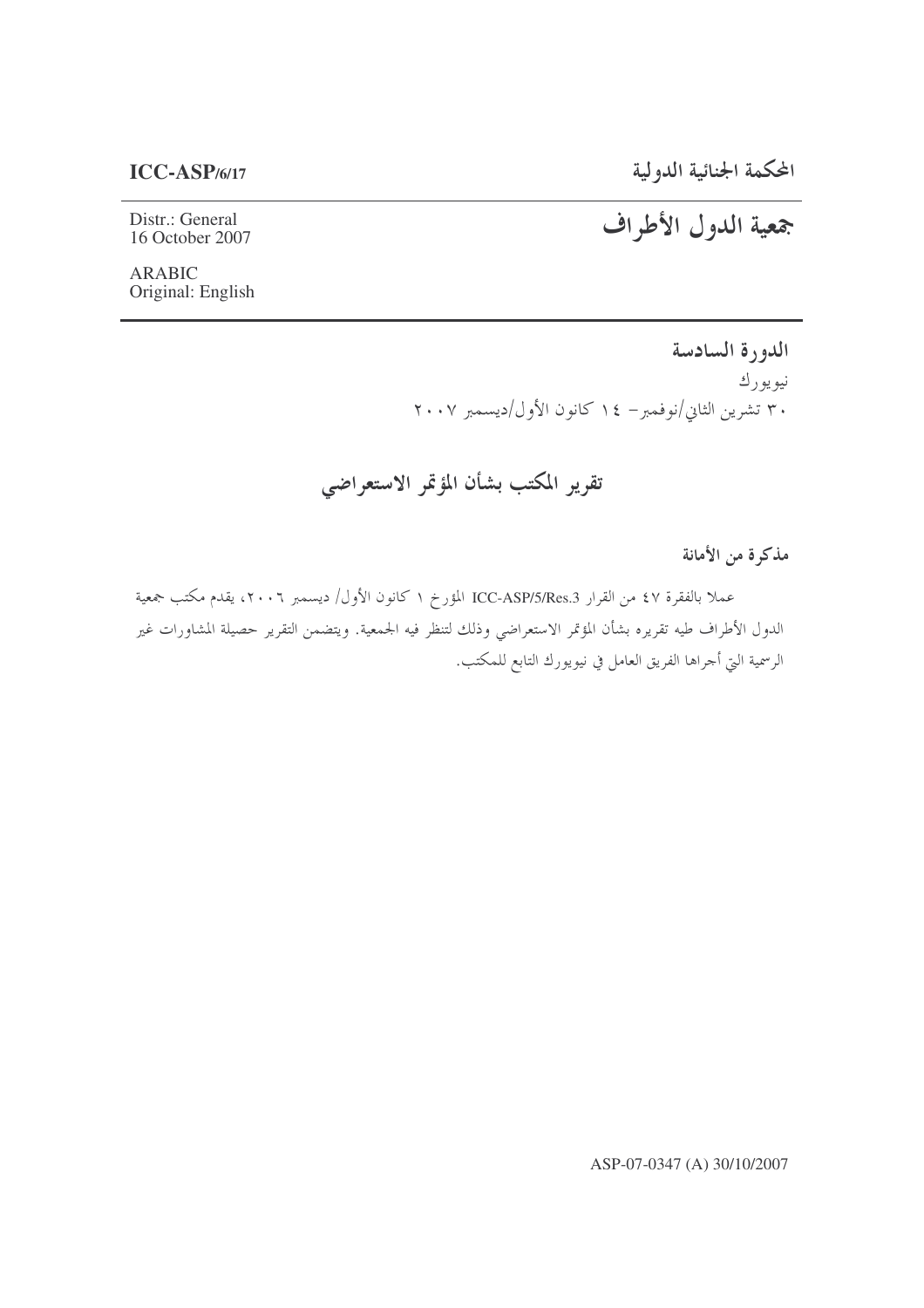تقرير المكتب بشأن المؤتمر الاستعراضبي

١– طلب القرار ICC-ASP/5/Res.3 المؤرخ ١ كانون الأول/ ديسمبر ٢٠٠٦ إلى مكتب جمعية الدول الأطراف في نظام روما الأساسي البدء في الأعمال التحضيرية للمؤتمر الاستعراضي، وطلبت إلى المكتب البدء في الأعمال التحضيرية للمؤتمر، حاصة فيما يتعلق بالنظام الداحلي الواحب تطبيقه في المؤتمر الاستعراضي، والقضايا العملية والتنظيمية، خاصة فيما يتعلق بمكان وموعد انعقاد المؤتمر، وأن يقدم تقريرا إلى الدورة السادسة لجمعية الدول الأطراف عن حالة هذه الأعمال التحضيرية.

وفي احتماعه المعقود في ٣٠ تشرين الثاني/نوفمبر ٢٠٠٦، اعتمد المكتب النظام الداخلي لفريقيه العاملين وقرر،  $-\tau$ في جملة أمور، أن يعهد بعملية المؤتمر الاستعراضي لفريقه العامل في نيويورك. وعلاوة على ذلك، وافق المكتب في حلسته المعقودة في ١ شباط/فبراير ٢٠٠٧ على تعيين السيد سابيلو سيفوييلي ماكنغو (حنوب أفريقيا) ميسرا لهذه العملية.

وعملا بالقرار الذي اتخذه المكتب في ٣١ كانون الثاني/يناير ٢٠٠٧، قدمت الأمانة في نهاية آذار/مارس  $-1$ ٢٠٠٧ تقريرا غير رسمي إلى المكتب بشأن النظام الداخلي الواحب تطبيقه على المؤتمر الاستعراضي وبشأن القضايا العملية التنظيمية، خاصة فيما يتعلق بمكان وموعد انعقاد المؤتمر. ويرد في مرفق هذا التقرير مشروع النظام الداخلي للمؤتمر الاستعراضي الذي كان أساسا للمشاورات التي أحريت في الفريق العامل.

وعقد الفريق العامل في نيويورك حتى ٢٨ آذار/مارس ٢٠٠٧ حمسة احتماعات وسلسلة من المشاورات غير  $-\xi$ الرسمية لمناقشة مكان وموعد انعقاد المؤتمر، ونظامه الداخلي، وكذلك نطاقه. وشارك مسؤول الاتصال بالجمعية المختص هذه القضية، السفير رولف فايف (النرويج) في المشاورات غير الرسمية التي عقدت في ١٥ حزيران/يونيه.

ويقدم المكتب توصياته بشأن مكان وموعد انعقاد المؤتمر الاستعراضي الواردة في المرفق الأول ومشروع النظام  $-\circ$ الداخلي الذي كان موضعًا لثلاث قراءات في الفريق العامل الوارد في المرفق الثاني لتنظَّر فيهما الجمعية.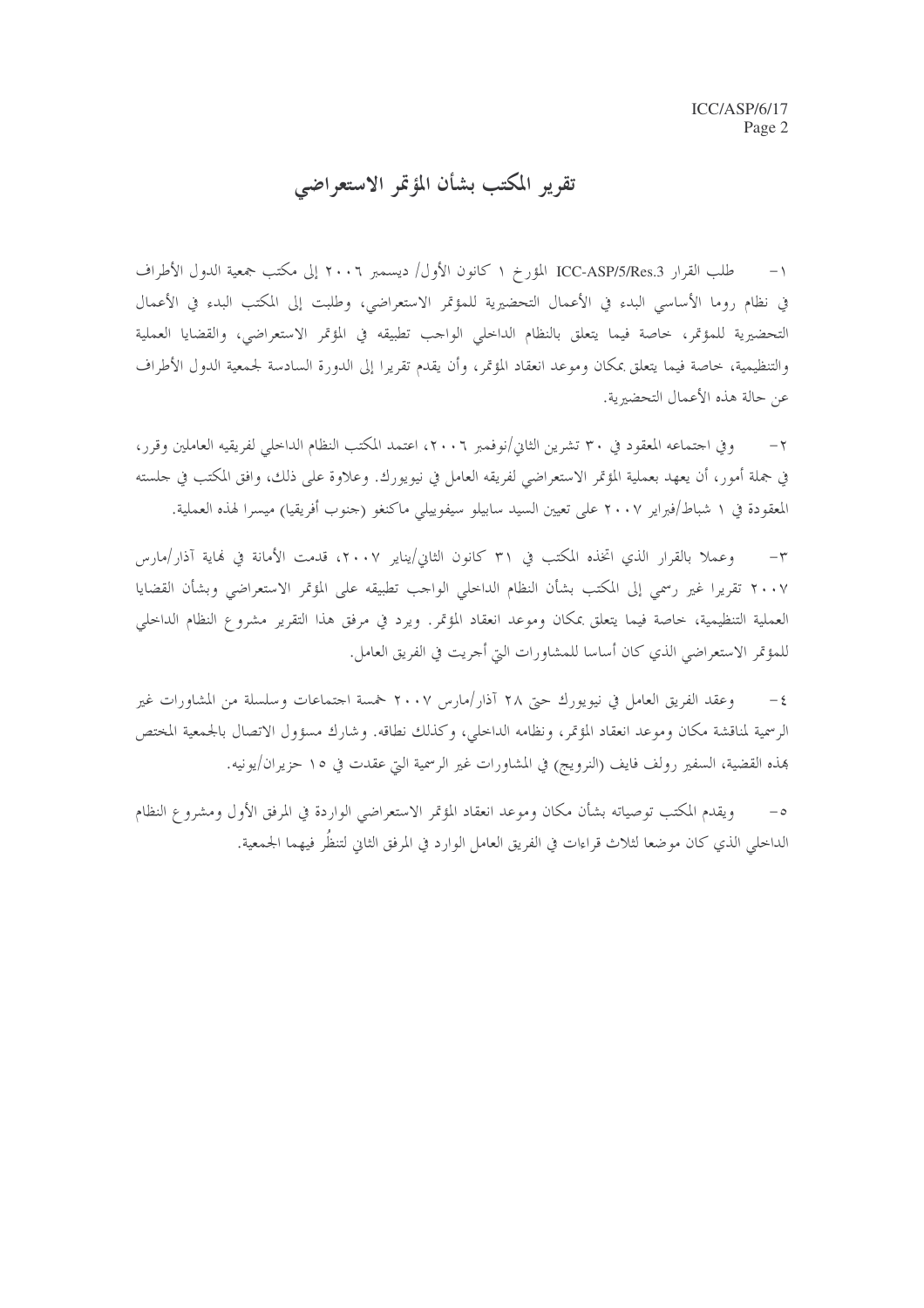المرفق الأول

التوصية ١

يوصى باتخاذ قرار بشأن مكان وموعد انعقاد المؤتمر الاستعراضي في الدورة السادسة لجمعية الدول الأطراف.

التوصية ٢

يوصى بأن يعقد المؤتمر الاستعراضي في النصف الأول من عام ٢٠١٠ وبأن تتراوح مدته بين خمسة وعشرة أيام.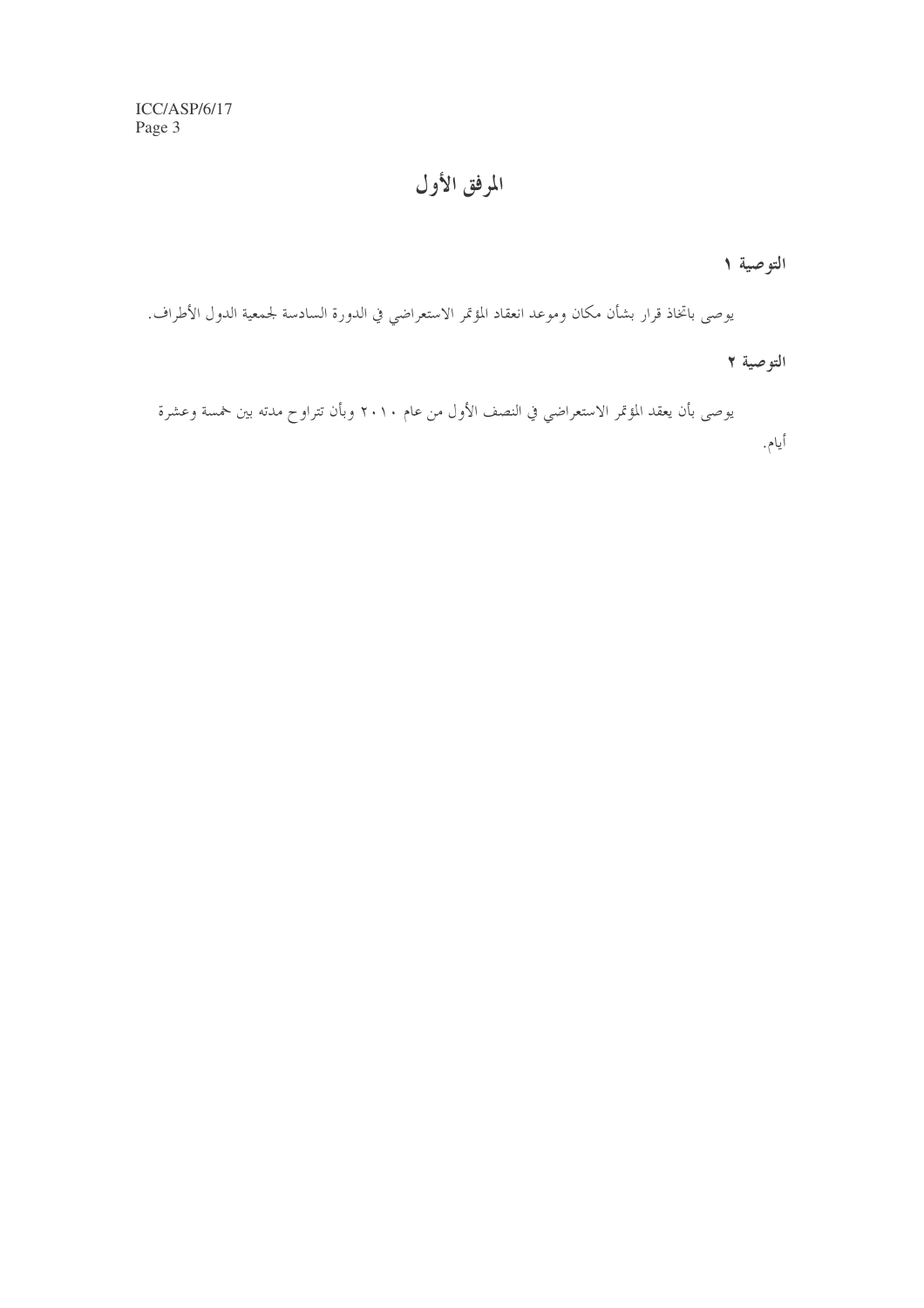# المرفق الثاني مشروع النظام الداخلي للمؤتمر الاستعراضي

المادة ١

المصطلحات المستخدمة

لأغراض هذا النظام:

يقصد بمصطلح "المؤتمر" المؤتمر الاستعراضي المعقود وفقا للفقرة ٢ من المادة ١٢١ والمادة ١٢٣ من النظام الأساسي؛

يقصد بمصطلح ''الجمعية'' جمعية الدول الأطراف؛

يقصد بمصطلح ''المكتب'' المكتب المشار إليه في الفقرة ٣ (أ) من المادة ١١٢ من النظام الأساسي الــــذي سيكون مكتب المؤتمر؛

يقصد بمصطلح ''المحكمة'' المحكمة الجنائية الدولية؛ يقصد بمصطلح ''الدول التي لها مركز المراقب'' الدول التي وقّعت النظام الأساسي أو الوثيقة الحتامية لمؤتمر روما؛

تموز/يوليه ١٩٩٨ مؤتمر الأمم المتحدة الدبلوماسي للمفوضين المعنى بإنشاء محكمة حنائية دولية.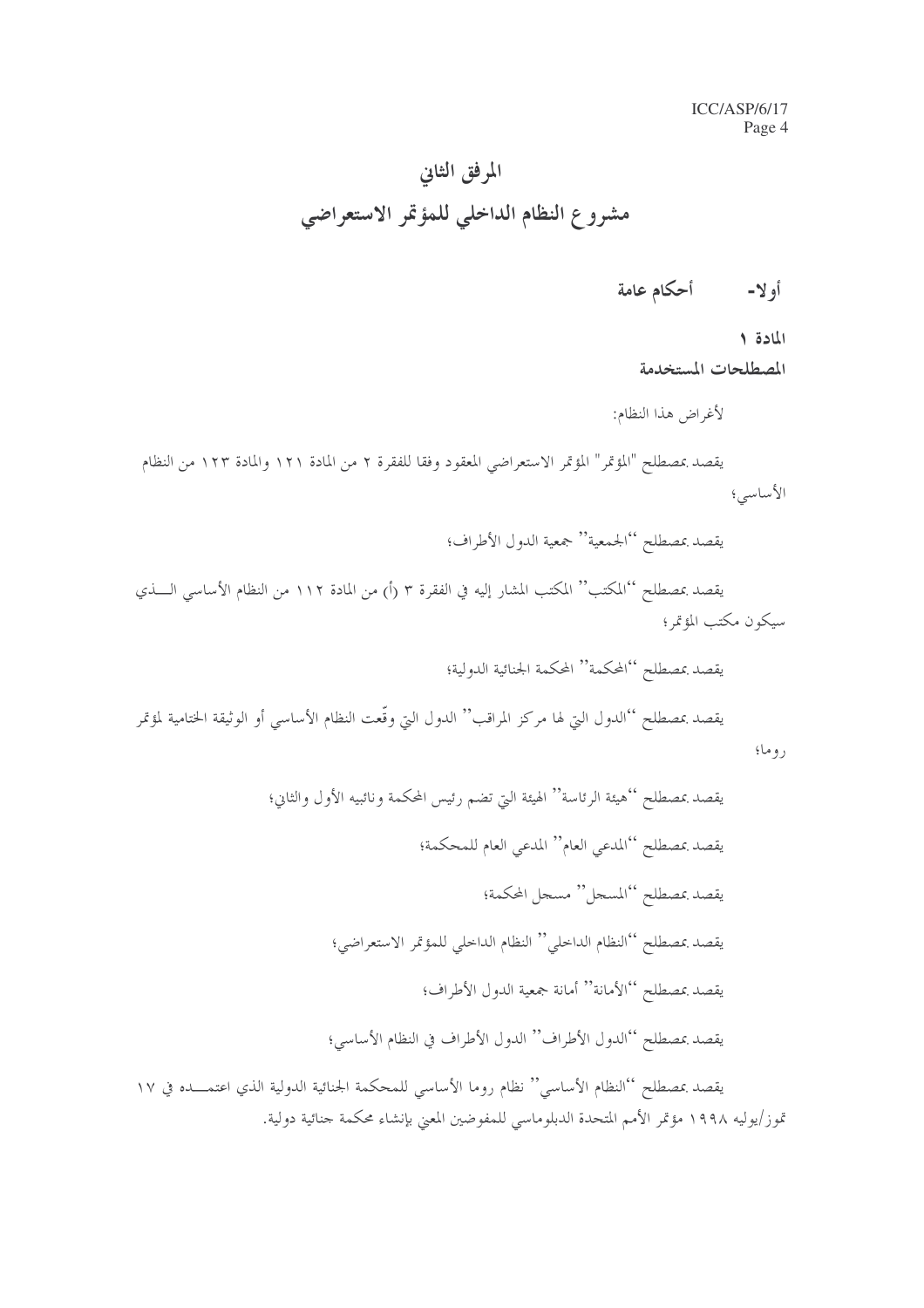### المادة ٢

### نطاق التطبيق

ينطبق هذا النظام الداحلي على عمل المؤتمر ومكتبه وهيئاته الفرعية.

ثانيا –بدء المؤتمر وتأجيله

المادة ٣

تاريخ بدء المؤتمر ومدته

تقرر الجمعية حدول الأعمال المؤقت للمؤتمر وتاريخ انعقاده ومدته وتقوم الأمانة بإخطار الأمسين العسام للأمم المتحدة بهذا القرار لأغراض المادة ١٢٣ من النظام الأساسي.

المادة ٤

### الإخطار بعقد المؤتمر

تكفل الأمانة، بالاتصال مع الأمين العام للأمم المتحدة، إخطار الدول الأطراف والدول التي لهـــا مركـــز المراقب والمحكمة والأمم المتحدة بتاريخ افتتاح المؤتمر قبل ١٢٠ يوما على الأقل من تاريخ الافتتاح.

### المادة ٥

التأجيل المؤقت للمؤتمر للمؤتمر أن يقرر، في أي دورة، تأجيل الانعقاد مؤقتا واستئناف جلساته في تاريخ لاحق.

ثالثا – جدول الأعمال

### المادة ٢

### الإبلاغ بجدول الأعمال المؤقت

ترسل الأمانة إلى الدول الأطراف والدول التي لها مركز المراقب والمحكمة والأمم المتحدة قبل ٩٠ يوما على الأقل من افتتاح المؤتمر حدول الأعمال المؤقت للمؤتمر، مع أي وثائق تكميلية إذا اقتضى الأمر.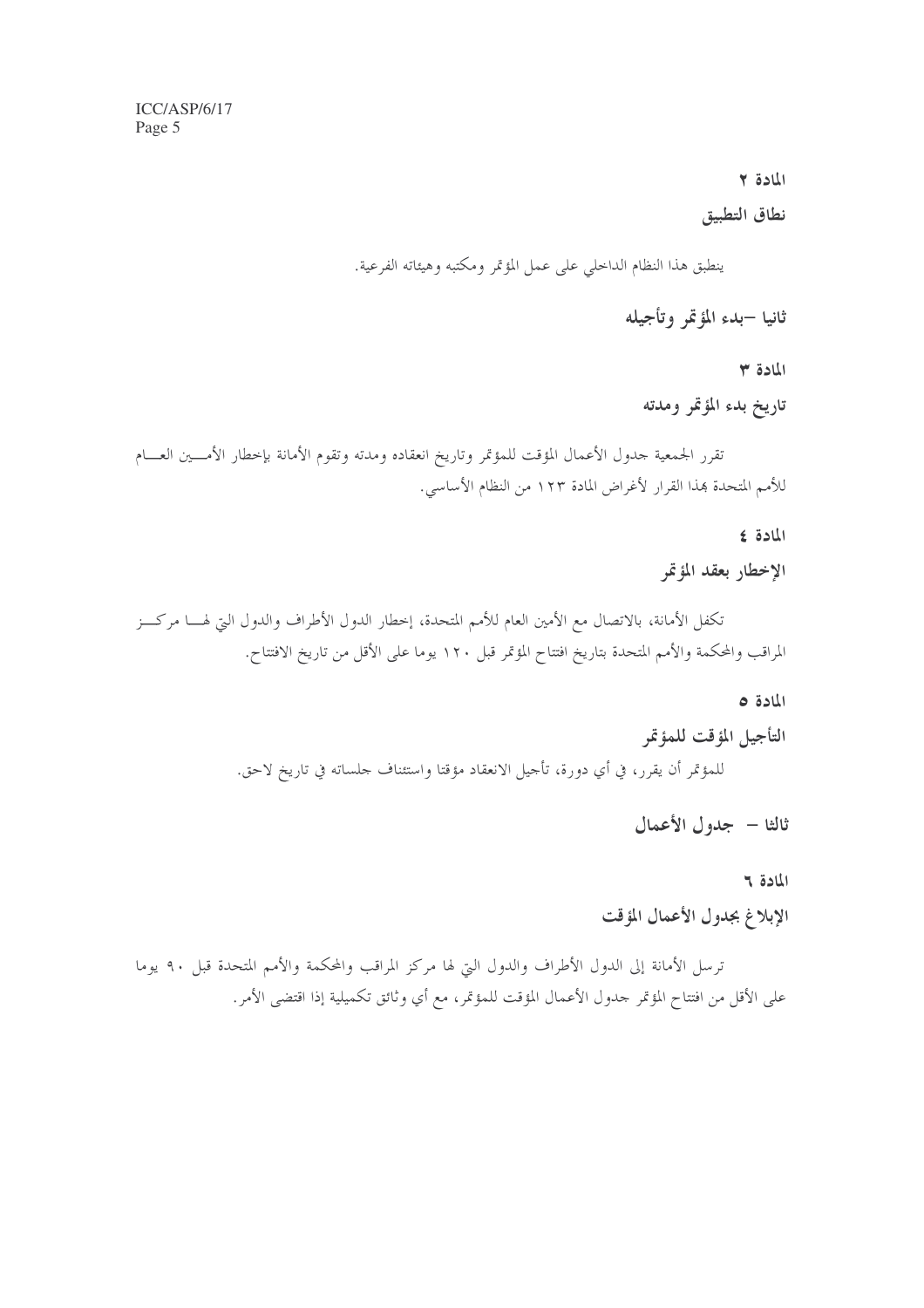المادة ٧

وضع جدول الأعمال المؤقت

تضع الأمانة جدول الأعمال المؤقت.  $-1$ 

- يتضمن جدول الأعمال المؤقت، في جملة أمور، ما يلي:  $-7$ (أ) البنود التي تقرر في دورة سابقة للجمعية إدراجها؛ (ب) البنود المتعلقة بتنظيم المؤتمر؛
	-
	- (ج) البنود المتعلقة باعتماد النصوص المعيارية؛
		- (د) تقارير المكتب؛
- (هـ) أي تقرير لأي هيئة تابعة للمحكمة بشأن أعمالها<sup>(١)</sup>؛
	- (و ) أي بند تقترحه أي دولة طرف؛
		- (ز) أي بند تقترحه المحكمة.

يجوز للأمم المتحدة أن تقترح بنودا كي ينظر فيها المؤتمر. وفي هذه الحالات، يخطر الأمين العــــام رئــــيس  $\tau$ المكتب بذلك، مع توفير أية معلومات تتصل بالبنود، بغرض الإدراج المحتمل لذلك البند في حدول الأعمال المؤقـــت للمؤتمر.

### المادة ٨

### المذكرة الإيضاحية

يُشفع أي بند يقترح ادراجه في جدول الأعمال بمذكرة إيضاحية، وكذلك بوثـــائق أساســـية أو بمشروع توصية أو مقرر إن أمكن ذلك.

المادة ٩

إقرار جدول الأعمال

يقدم جدول الأعمال المؤقت إلى المؤتمر لإقراره في أقرب وقت ممكن بعد افتتاح المؤتمر.

<sup>(</sup>١) يتوقف ذلك على نطاق المؤتمر الاستعراضي والبنود قيد البحث.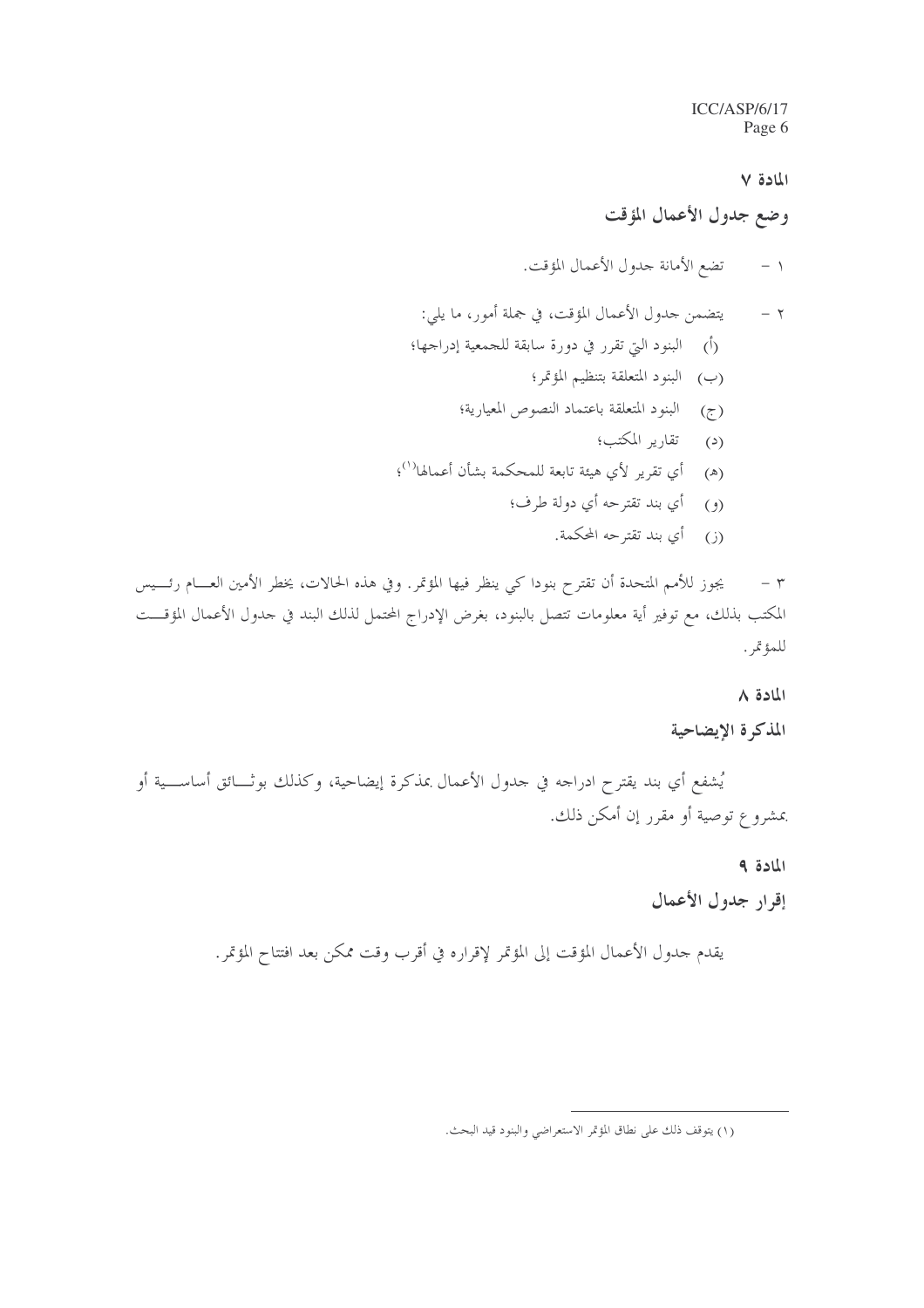### المادة ١٠

### تعديل البنود وحذفها

يجوز للمؤتمر أن يعدل أو يحذف البنود المدرجة في حدول الأعمال بأغلبية الــــدول الأطـــراف الحاضـــرة والمشتركة في التصويت.

المادة ١١

مناقشة إدراج البنود

تقصر المناقشة بشأن إدراج بند في حدول الأعمال على ثلاثة متكلمين مؤيدين للإدراج وثلاثة معارضـــين له. ويجوز للرئيس أن يحدد الوقت المزمع تخصيصه للمتكلمين بموجب هذه المادة.

رابعا –التمثيل ووثائق التفويض

المادة ١٢

التمثيل

تمثل كل دولة طرف بممثل واحد، ويجوز أن يرافقه مناوبون ومستشارون.  $-1$ 

يجوز لكل دولة لها مركز المراقب أن يمثلها في المؤتمر ممثل تقوم بتعيينــــه، و يجــــوز أن يرافقـــــه منـــــاوبون  $-7$ ومستشارون.

٣ – للممثل أن يعين مناوبا أو مستشارا ليقوم مقامه.

المادة ٢٣

### تقديم وثائق التفويض

تقدم إلى الأمانة وثائق تفويض ممثلي الدول الأطراف وأسماء المناوبين والمستشارين، وذلـــك في موعــــد لا يتجاوز ٢٤ ساعة بعد افتتاح المؤتمر، إن أمكن. ويُصدر وثائق التفويض إما رئيس الدولـــة أو الحكومـــة أو وزيــــر الخارجية أو أي شخص يأذنون له بذلك.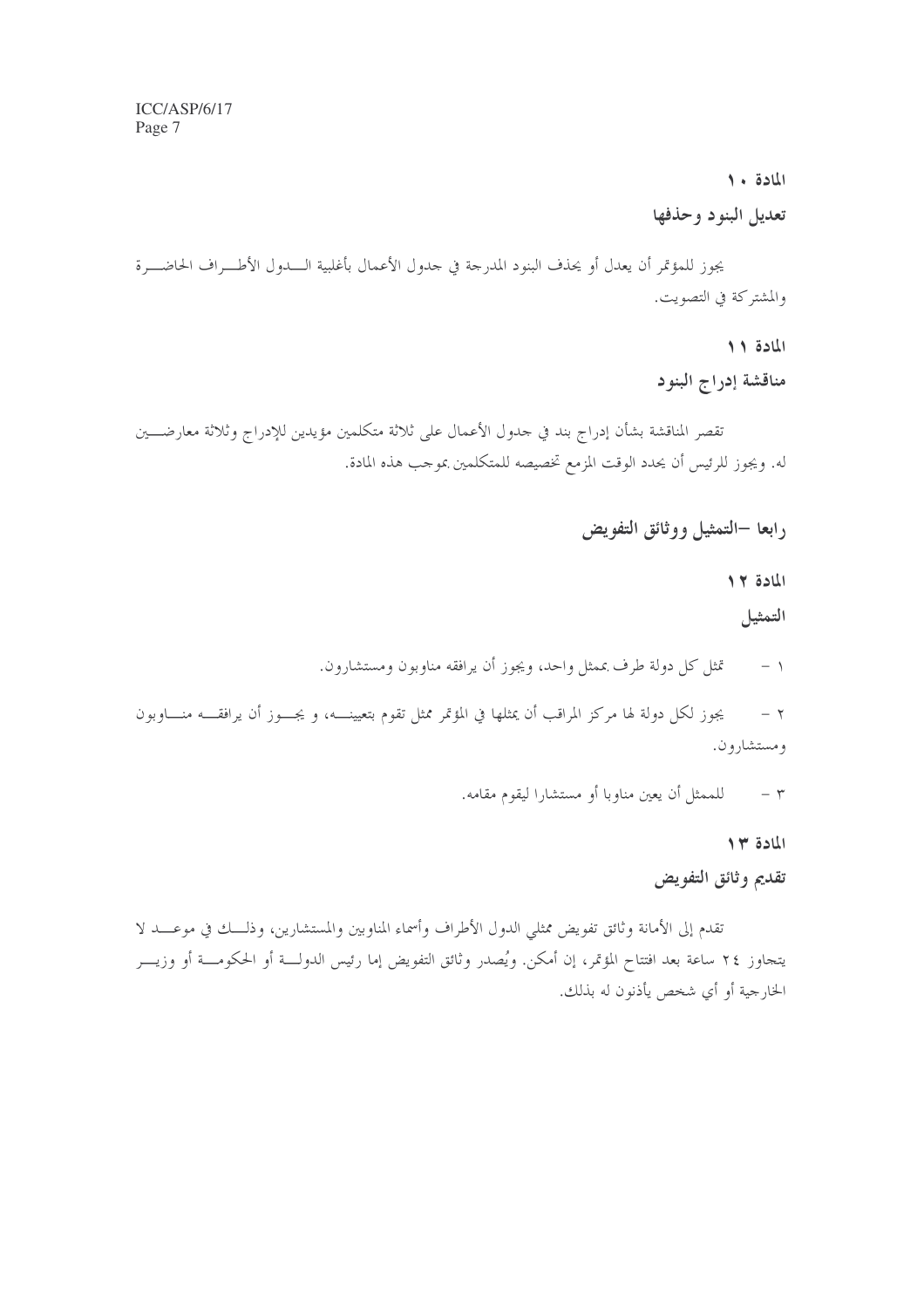المادة ٤١

لجنة وثائق التفويض

تعين في بداية كل مؤتمر لجنة لوثائق التفويض. وتتألف اللجنة من ممثلي تسع دول أطراف يعينــــها المـــؤتمر بناء على اقتراح الرئيس. وتنتخب اللجنة أعضاء مكتبها. وتفحص اللجنة وثائق تفويض ممثلي الدول الأطراف وتقدم تقريرا إلى المؤتمر دون إبطاء.

المادة ١٥

الاشتراك المؤقت في المؤتمر

يحق لممثلي الدول الأطراف الاشتراك بصفة مؤقتة في المؤتمر إلى أن يبت المؤتمر في وثائق تفويضهم.

### المادة ١٦

الاعتراض على التمثيل

إذا أثير اعتراض على تمثيل دولة طرف، تنظر لجنة وثائق التفويض في هذا الاعتراض فورا. ويقدم التقريــــر المتعلق هذا الموضوع إلى المؤتمر دون إبطاء. ويسمح لممثل الدولة التي اعترضت دولة طرف على اشـــتراكه بــــالجلوس مؤقتا ويتمتع بما يتمتع به سائر الممثلين من حقوق بانتظار قرار المؤتمر.

المادة ١٧

الإشعار بمشاركة ممثلي الدول التي لها مركز المراقب

تقدم إلى الأمانة أسماء ممثلي الدول التي لها مركز المراقب المعينين والمناوبين والمستشارين المرافقين لهم.

خامسا – المكتب

المادة ١٨ تکوینه ووظیفته

يقدم المكتب المساعدة للمؤتمر في الاضطلاع بمسؤولياته.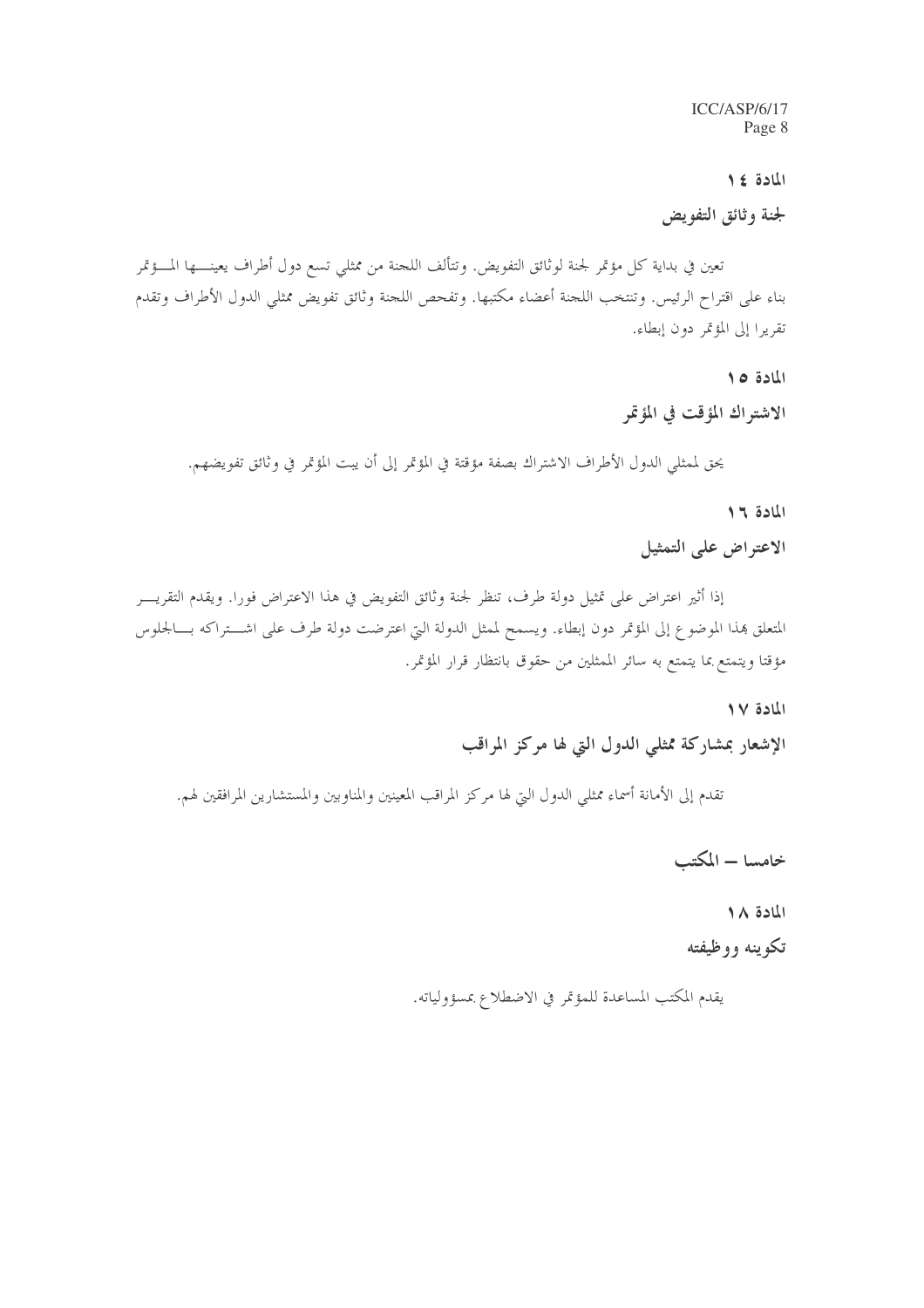سادسا – الرئيس ونائبا الرئيس

المادة ١٩

سلطات الرئيس العامة

يقوم الرئيس، بالإضافة إلى ممارسة الصلاحيات المخولة له في مواضع أخرى من هذا النظام، بإعلان افتتاح  $-1$ واختتام كل جلسة عامة من جلسات المؤتمر، وإدارة المناقشات في الجلسات العامة، وكفالة مراعــاة أحكـــام هـــذا النظام، وإعطاء الحق في الكلام، وطرح المسائل وإعلان القرارات. ويبت الرئيس في النقاط النظامية ويكون له، مسع مراعاة أحكام هذا النظام، كامل السيطرة على سير الجلسات وحفظ النظام فيها. وللرئيس أن يقترح علـــي المـــؤتمر، أثناء مناقشة بند ما، حدودا زمنية للوقت المسموح به للمتكلمين، وعدد المرات التي يجوز لكل ممثــــــــــل أن يـــتكلم فيها، وإقفال قائمة المتكلمين، وتأجيل المناقشة أو إقفال باهما، وتعليق الجلسة أو رفعها، أو تأجيل مناقشة البنـــد قيـــد البحث.

> يظل الرئيس، في ممارسته لمهامه، تحت سلطة المؤتمر.  $-7$

> > $Y \cdot 511$

حقوق الرئيس في التصويت

لا يشترك الرئيس، أو نائب الرئيس الذي يتولى مهام الرئيس، في التصويت بل يعين عضوا آخر من أعضاء وفده للتصويت بدلا منه.

> المادة ٢١ الرئيس بالنيابة

إذا اضطر الرئيس أن يتغيب عن إحدى الجلسات أو عن جزء منها يعين أحد نواب الرئيس ليقوم مقامه.  $-1$ لنائب الرئيس، الذي يتولى مهام الرئيس، ما للرئيس من سلطات، وعليه ما على الرئيس من واجبات.  $-7$ 

المادة ٢٢

إستبدال الرئيس

إذا عجز الرئيس عن أداء مهامه، ينتخب رئيس جديد للفترة المتبقية.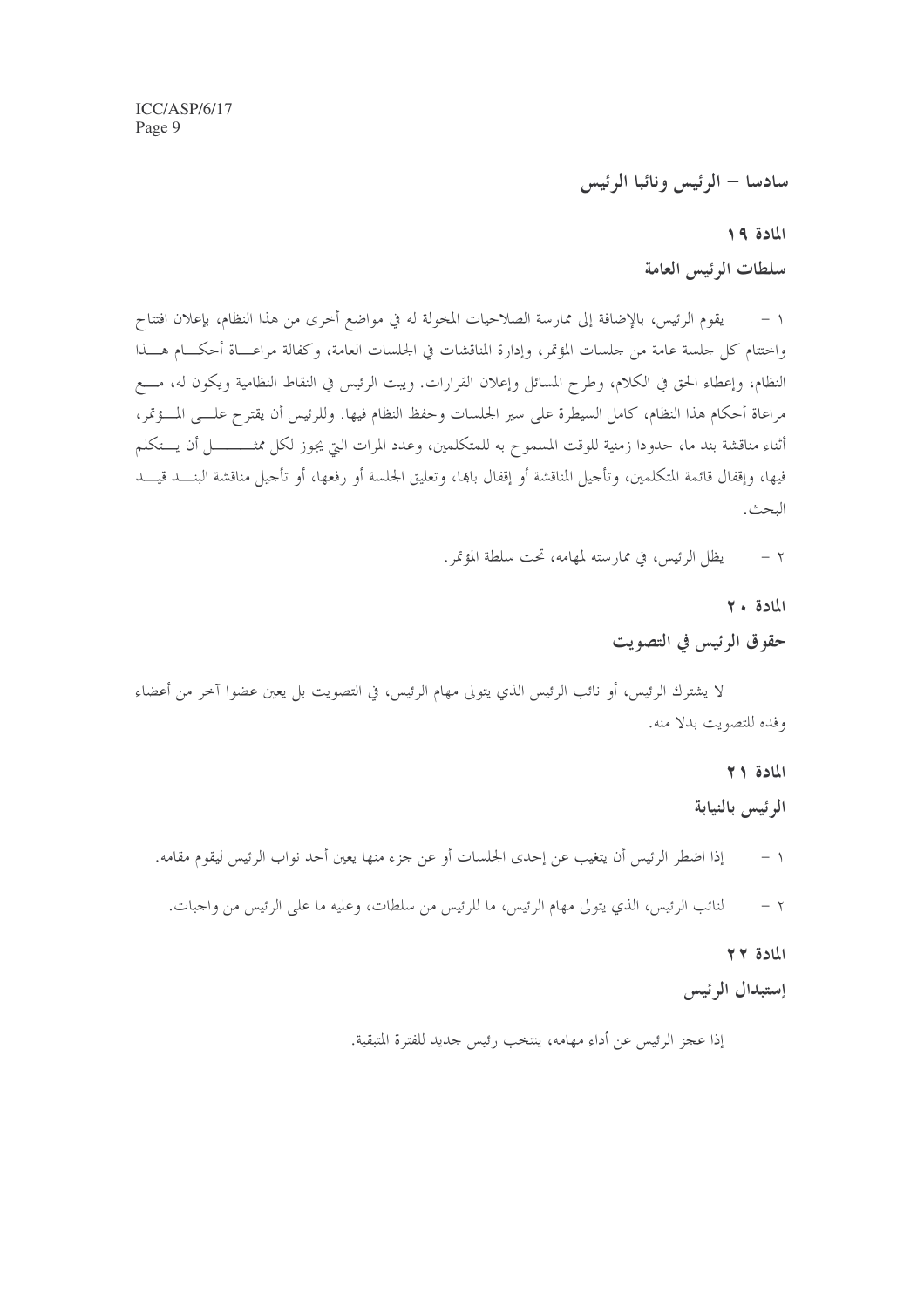سابعا – مشاركة رئيس المحكمة والمدعى العام والمسجل

المادة ٢٣

المشاركة

يجوز لرئيس المحكمة والمدعى العام والمسحل أو ممثليهم أن يشاركوا، حسبما يكون مناسبا، في احتماعات المؤتمر والمكتب وفقا لأحكام هذا النظام ويجوز لهم أن يدلوا ببيانات شفوية أو خطية وأن يقدموا معلومات بشأن أي مسألة قيد البحث.

### ثامنا – مشاركة الأمم المتحدة

المادة ٢٤

مشاركة الأمم المتحدة

تكون للأمم المتحدة دعوة مفتوحة للمشاركة في أعمال ومداولات المـــؤتمر، دون أن يكـــون لهـــا حـــق  $-1$ التصويت.

حينما تناقش المسائل التي قمم الأمم المتحدة داخل الهيئات الفرعية، يحضر الأمين العام أو من يمثلــــه، لــــو  $-7$ رغب في ذلك، أعمال ومداولات هذه الهيئات الفرعية. ويجوز للأمين العام أو من يمثله أن يدلي ببيــــان، شــــفوي أو خطى، خلال المداولات.

### المادة ٢٥

### مشاركة الأمين العام

يجوز للأمين العام للأمم المتحدة أن يشارك في احتماعات المؤتمر والمكتب. ويجوز له أيضا أن يعين عـــضوا من الأمانة العامة للأمم المتحدة للمشاركة باسمه. ويجوز له أن يدلى ببيانات شفوية أو خطية بشأن أي مــــسألة ينظـــر فيها المؤتمر وتكون لها علاقة بأنشطة الأمم المتحدة وأن يقدم معلومات حسب الاقتضاء.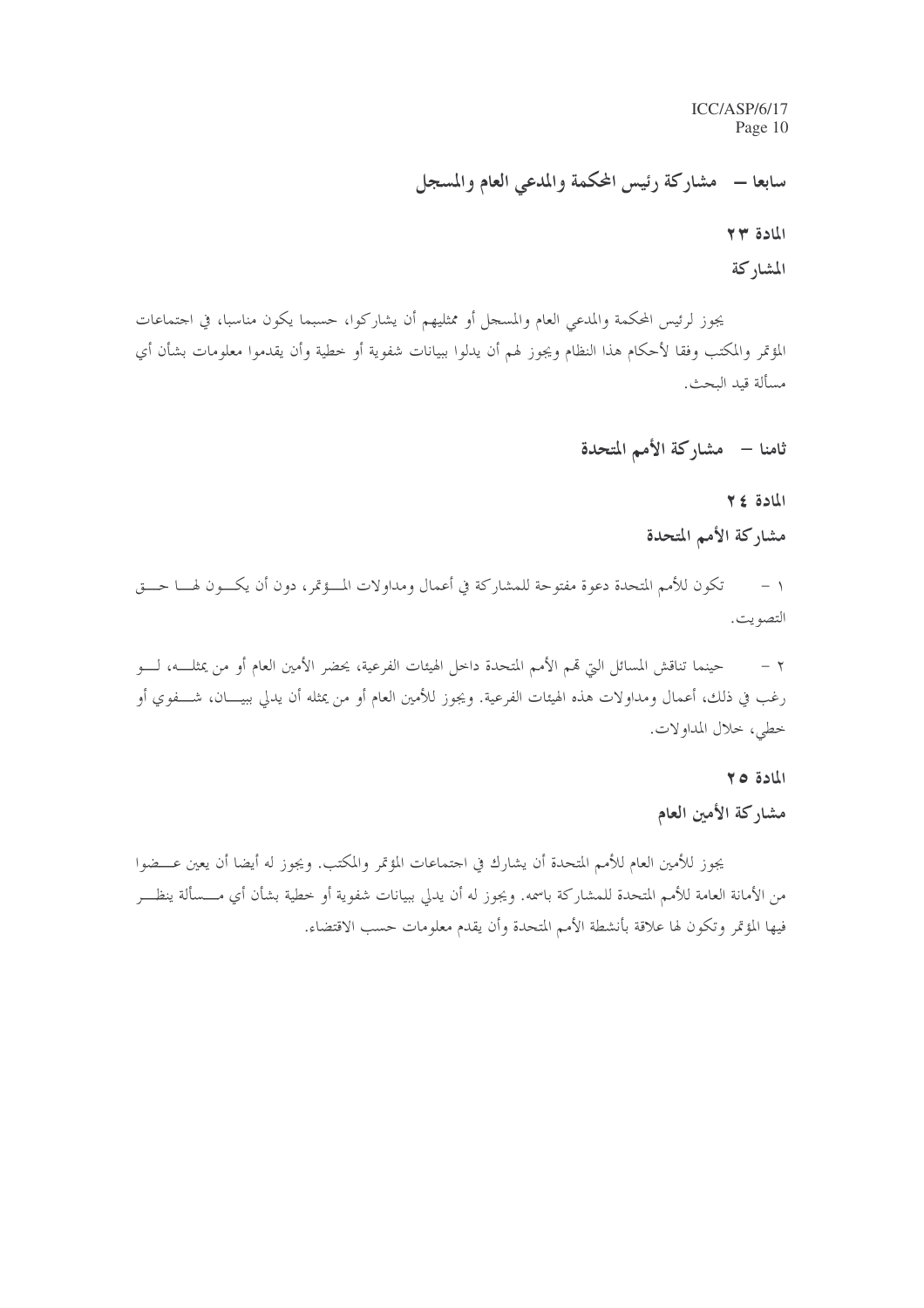تاسعا - الأمانة

### المادة ٢٦

### واجبات الأمانة

تتلقى الأمانة وثائق وتقارير وقرارات المؤتمر والمكتب وأي هيئات فرعيسة ينسشئها المسؤتمر، وتترجمهـــا وتستنسخها وتوزعها؛ كما تقوم بالترجمة الشفوية للكلمات التي تلقى في الجلسات، وتعد محاضر الجلسات وتطبعهـــا وتعممها، إذا قرر المؤتمر أو المكتب ذلك؛ وتحتفظ بوثائق المؤتمر في المحفوظات وتحفظها على الوجه السليم، وتـــوز ع جميع وثائق المؤتمر والمكتب؛ وتقوم، بصورة عامة، بجميع الأعمال التي قد يتطلبها المؤتمر أو المكتب.

عاشه ا- اللغات

المادة ٢٧ اللغات الرسمية ولغات العمل

تكون اللغات الإسبانية والانكليزية والروسية والصينية والعربية والفرنسية، وهي اللغات الرسميــــة ولغــــات العمل في الجمعية العامة للأمم المتحدة، هي اللغات الرسمية ولغات العمل في المؤتمر (ويشار إليها فيمـــا يلـــي بعبـــارة "لغات المؤتمر").

### المادة ٢٨

الترجمة الشفوية

١ – تترجم الكلمات التي تلقى بإحدى اللغات الرسمية للمؤتمر أو لغات العمل فيه ترجمة شـــفوية إلى اللغـــات الأخرى للمؤتمر .

يجوز لأي ممثل أن يتكلم بلغة غير لغات المؤتمر. وفي هذه الحالة، يوفر الممثل الترجمة الشفوية إلى لغة مــــن  $-7$ لغات المؤتمر . ويجوز للمترجمين الشفويين التابعين للأمانة الاعتماد في الترجمة الشفوية إلى اللغات الأخرى للمؤتمر على تلك الترجمة الشفوية المقدمة باللغة الأولى.

### $Y = 311$

### لغات القرارات وغيرها من الوثائق

تنشر جميع القرارات وغيرها من الوثائق الرسمية بجميع لغات المؤتمر.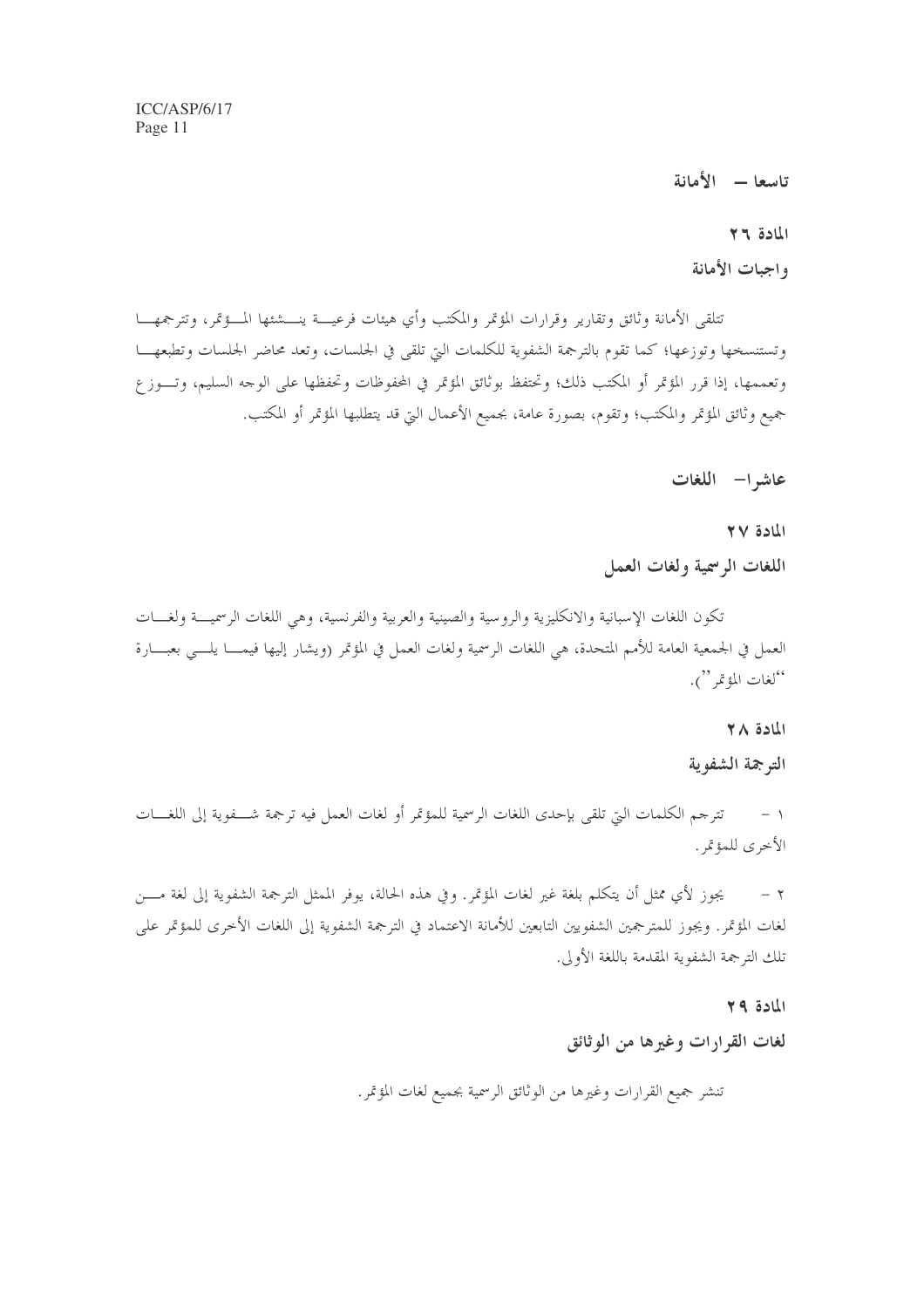حادي عشر – المحاضر

المادة ٣٠

التسجيلات الصوتية

تعد الأمانة تسجيلات صوتية لجلسات المؤتمر والمكتب، ومتى تقرر ذلك لجلسات هيئاته الفرعية، وتحـــتفظ بها.

ثاني عشر— الجلسات العلنية والسرية

المادة ٣١

المبادئ العامة

١ – تكون جلسات المؤتمر علنية ما لم يقرر المؤتمر وجود ظروف استثنائية تقتضي أن تكون الجلسة سرية.

كقاعدة عامة، تكون الجلسات التي يعقدها المكتب والهيئات الفرعية بعضوية محدودة سرية مـــا لم تقــــرر  $-7$ الهيئة المعنية خلاف ذلك.

٣ – تكون حلسات الهيئات الفرعية ذات العضوية المفتوحة لجميع الدول الأطراف علنية ما لم تقرر الهيئة المعنية خلاف ذلك.

٤ – تعلن في الجلسة العلنية التالية للجلسة السرية جميع القرارات التي يتخذها المــــؤتمر والمكتـــب في الجلــــسة السرية. ويجوز للرئيس أو للشخص الذي يتولى رئاسة الجلسة السرية للمكتب أو الهيئة الفرعية أن يصدر بيانــــا مــــن خلال الأمانة عند اختتام الجلسة السرية.

### ثالث عشر – دقيقة صمت للصلاة أو التأمل

 $HY = I$ 

الدعوة إلى دقيقة صمت للصلاة أو التأمل

فور افتتاح أول جلسة عامة وقبل اختتام آخر جلسة عامة مباشرة، يــــدعو الــــرئيس الممـــثلين إلى التــــزام الصمت دقيقة واحدة تكرس للصلاة أو التأمل.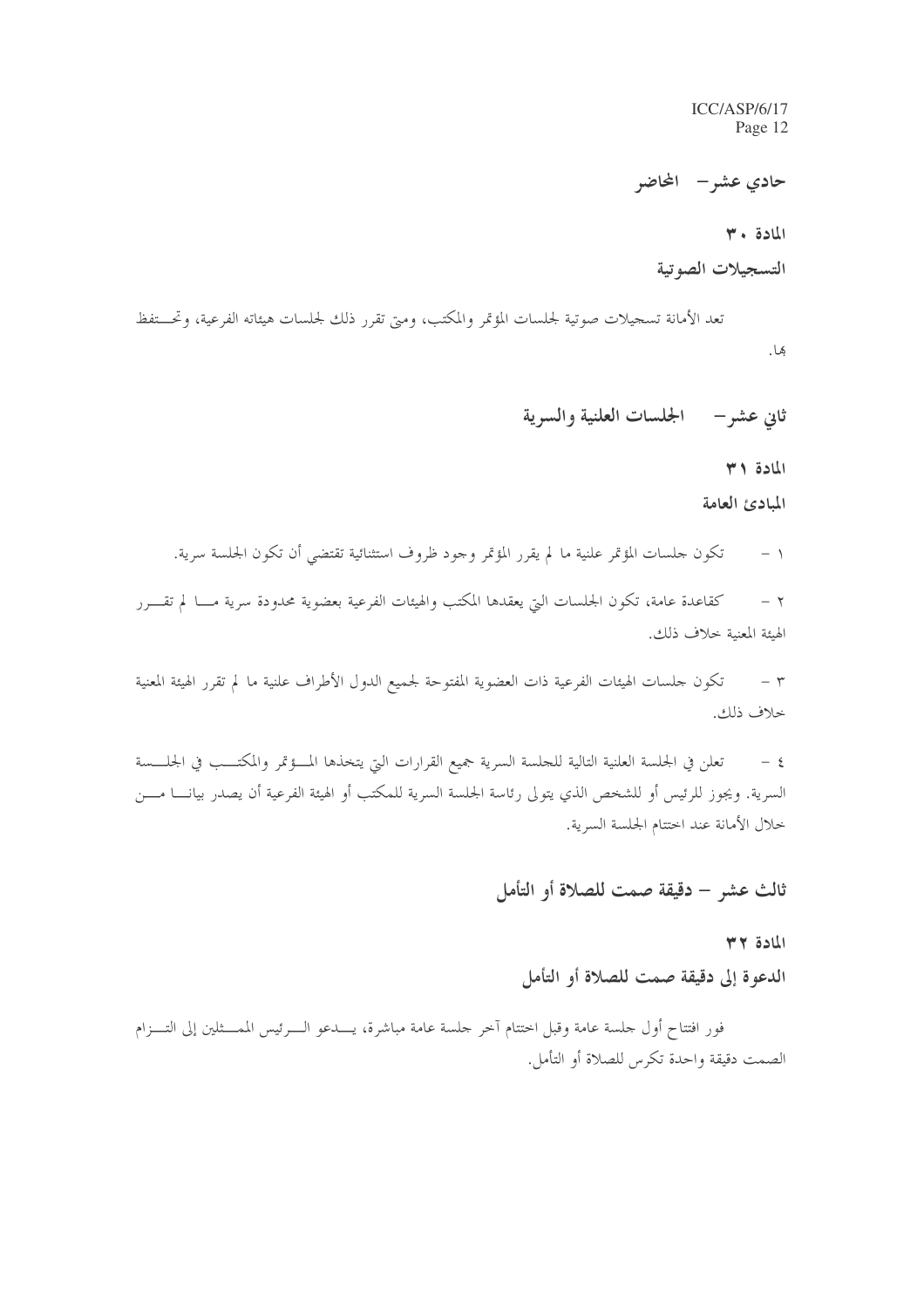رابع عشر – تصريف الأعمال

المادة ٣٣

النصاب القانوني

يجوز للرئيس أن يعلن افتتاح الجلسة وأن يسمح بالمناقشة عند حضور ممثلي ما لا يقل عن ثلـــث الــــدول  $-1$ الأطراف المشتركة في المؤتمر .

٢ – يتحقق النصاب القانوين اللازم للتصويت على المسائل الموضوعية بحضور ممثلي الأغلبية المطلقـــة للــــدول الأطراف.

المادة ٣٤

#### الكلمات

لا يجوز لأي ممثل أن يتكلم في المؤتمر دون الحصول مسبقا على إذن من الرئيس. ويدعو الرئيس المتكلمين حسب ترتيب إبدائهم الرغبة في الكلام. وللرئيس أن ينبه المتكلم إلى مراعاة النظام إذا خرج عـــن الموضــــو ع قيــــد المناقشة.

المادة ٣٥

#### الأسبقية

يجوز إعطاء الأسبقية في الكلام لرئيس أي هيئة من الهيئات الفرعية بغية شرح النتائج التي خلــــصت إليهــــا تلك الهيئات.

المادة ٣٦

بيانات رئيس المحكمة، والمدعى العام، والمسجل

يجوز لرئيس المحكمة، وللمدعى العام والمسجل أو لممثليهم أن يدلوا ببيانات خطية أو شفوية في المـــؤتمر أو المكتب بشأن أي مسألة تكون قيد نظرهما.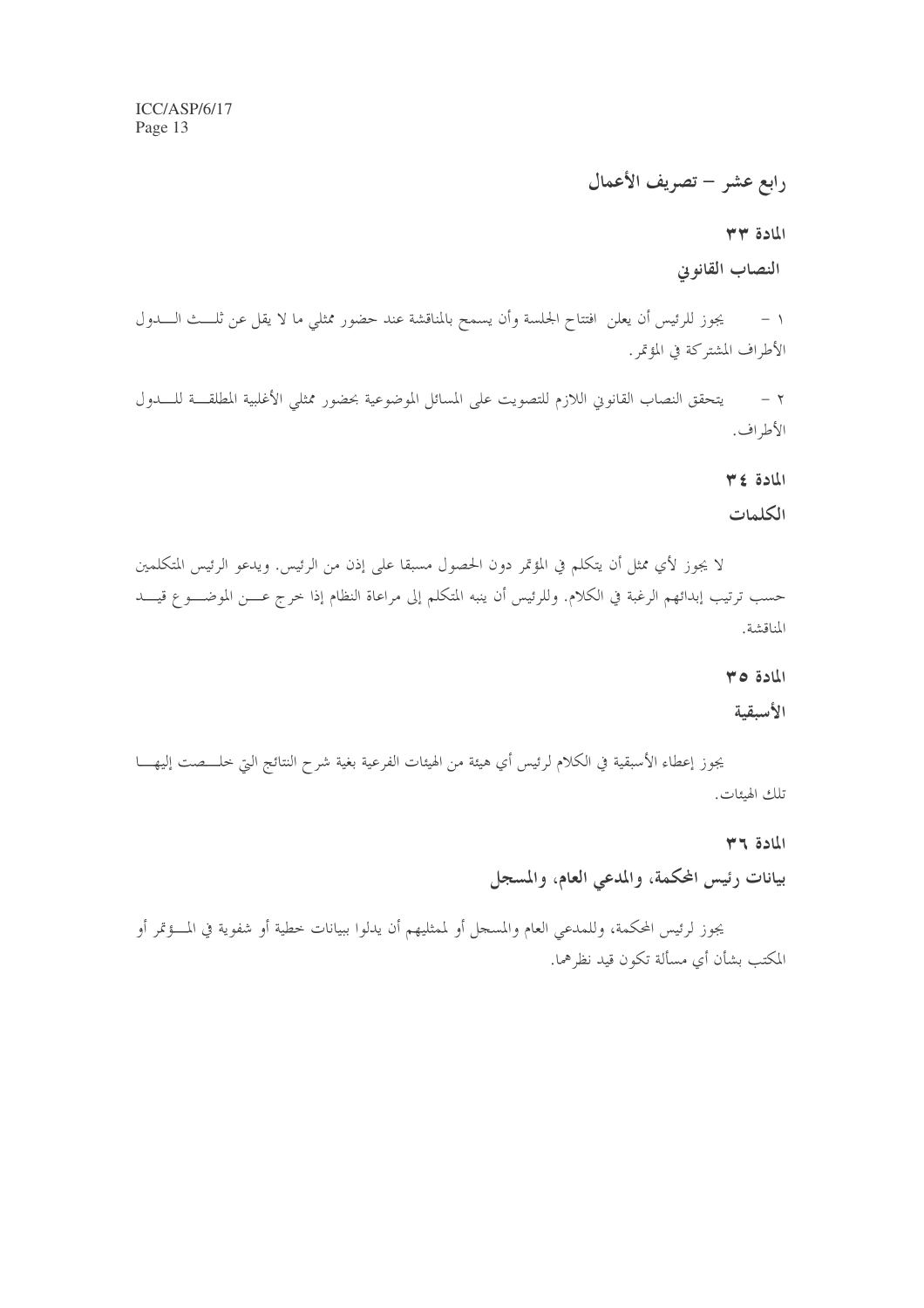### المادة ٣٧

### ببانات الأمانة

يجوز لكبير موظفي الأمانة، أو لأي عضو بالأمانة يعينه كبير الموظفين ممثلاً له، أن يدلي ببيانات شفوية أو خطية في المؤتمر بشأن أي مسألة تكون قيد البحث.

#### $M \wedge B$

النقاط النظامية

يجوز لممثل دولة طرف أن يثير نقطة نظامية، أثناء مناقشة أي مسألة، ويبت الرئيس على الفور في النقطـــة النظامية وفقا لأحكام هذا النظام الداخلي. ولممثل دولة طرف أن يطعن في قرار الرئيس. ويطرح الطعـــن للتـــصويت على الفور، ويبقى قرار الرئيس قائما ما لم تبطله أغلبية الدول الأطراف الحاضرة والمشتركة في التصويت. ولا يجـــوز للممثل الذي أثار نقطة نظامية أن يتكلم في مضمون المسألة قيد المناقشة.

#### المادة ٣٩

### الحد الزمني للكلمات

يجوز للمؤتمر أن يحدد الوقت المسموح به لكل متكلم وعدد المرات التي يجوز فيها لكل ممثل أن يستكلم في مسألة ما. وقبل البت في ذلك، يجوز لاثنين من ممثلي الدول الأطراف التكلم تأييدا لاقتراح التحديد ويجـــوز لاثــــنين التكلم للاعتراض عليه. وإذا حددت مدة الكلام وتجاوز أحد المتكلمين الوقت المخصص له، نبه الرئيس ذلك الممثل، دون إبطاء، إلى مراعاة النظام.

#### المادة + ٤

## إقفال قائمة المتكلمين وحق الرد

للرئيس أن يعلن أثناء المناقشة قائمة المتكلمين، وأن يعلن، بموافقة المؤتمر، إقفال القائمة. و يجوز للرئيس أن يعطى لأحد الممثلين الحق في الرد بعد إقفال القائمة إذا اقتضت كلمة ألقيت بعد إعلان إقفال القائمة ذلك.

#### المادة ١ ٤

### تأجيل المناقشة

يجوز لممثل دولة طرف أن يلتمس، أثناء مناقشة أي مسألة، تأحيل مناقشة المسألة قيد البحـــث. ويجـــوز لاثنين من الممثلين، بالإضافة إلى الممثل الذي قدم الالتماس، التكلم تأييداً للالتماس ولاثنين مـــن الممـــثلين الـــتكلم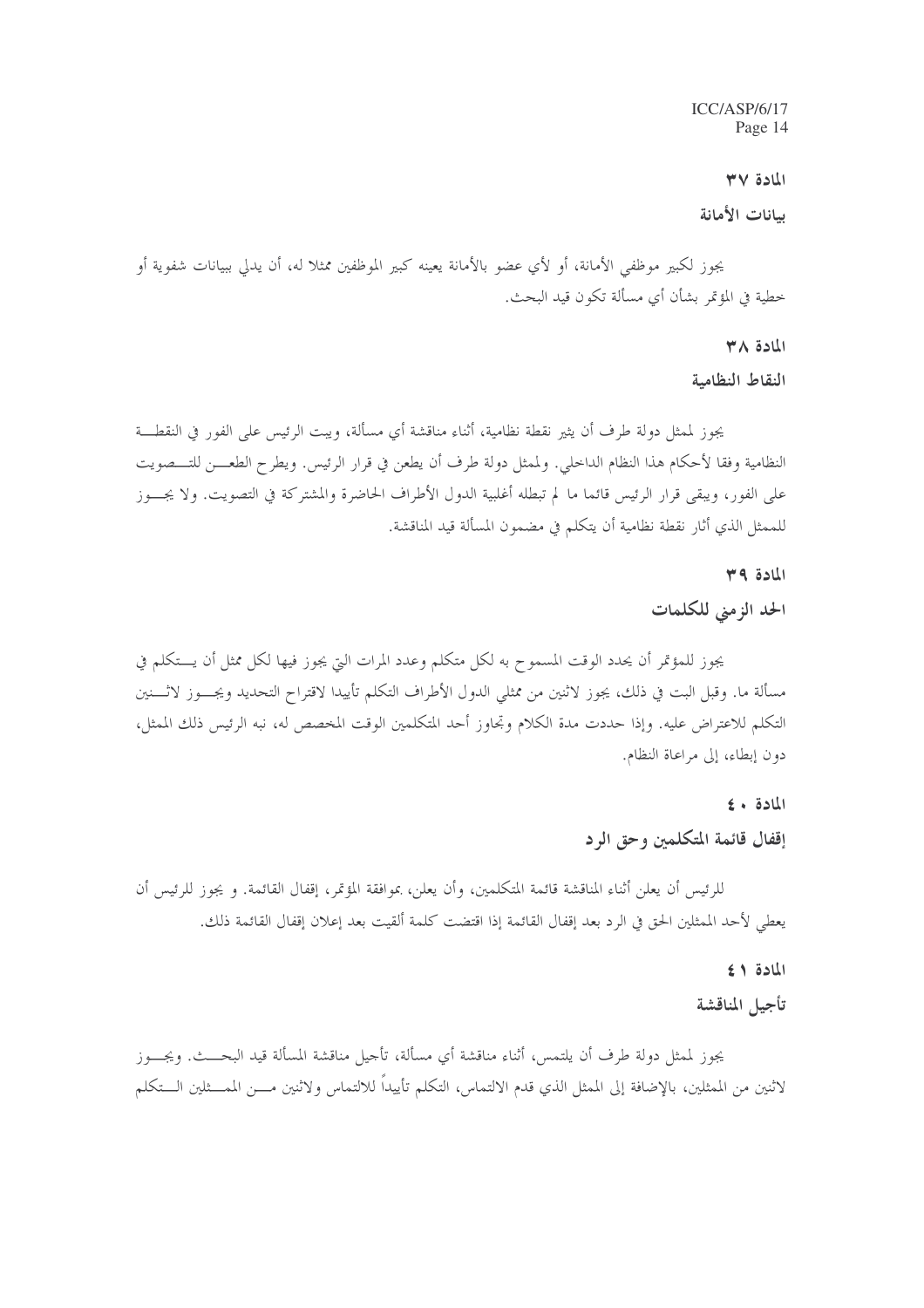للاعتارض عليه ثم يطرح الالتماس فورا للتصويت. ويجوز للرئيس أن يحدد الوقت المسموح به للمـــتكلمين بمقتـــضي هذه المادة.

### المادة ٢٤

### إقفال باب المناقشة

يجوز لممثل دولة طرف أن يلتمس، في أي وقت، إقفال باب المناقشة في المسألة قيد البحث، سواء وحد أم لم يوحد ممثل آخر أبدى رغبته في الكلام. ولا يسمح بالكلام في شأن هذا الالتماس لغير ممثلين اثنين من ممثلي الدول الأطراف المعارضة للإقفال، ثم يطرح الالتماس فورا للتصويت. فإذا أيد المؤتمر الإقفال، يعلن الــــرئيس إقفــــال بــــاب المناقشة. ويجوز للرئيس أن يحدد الوقت المسموح به للمتكلمين بمقتضى هذه المادة.

### المادة ٣٤

### تعليق الجلسة أو رفعها

يجوز لأي ممثل أن يلتمس أثناء مناقشة أي مسألة تعليق الجلسة أو رفعها. ولا يكون هذا الالتمـــاس محـــل مناقشة بل يطرح للتصويت على الفور. ويجوز للرئيس أن يحدد الوقت المسموح به للمتكلمين الذين يلتمسون تعليـــق الجلسة أو رفعها.

#### المادة ٤٤

### ترتيب الالتماسات الإجرائية

مع مراعاة أحكام المادة ٣٧، تعطي الالتماسات المبينة أدناه أسبقية على جميع الاقتراحات أو الالتماســــات الأخرى المطروحة في الجلسة:

- (أ) التماس تعليق الجلسة؛ (ب) التماس رفع الجلسة؛ (ج) التماس تأجيل مناقشة المسألة قيد البحث؛
- (د) التماس إقفال باب المناقشة في المسألة قيد البحث.

### المادة ٥ ٤

### الاقتراحات والتعديلات

تقدم الاقتراحات والتعديلات في العادة كتابة إلى الأمانة التي تقوم بتعميم نسخ منها علـــي الوفـــود. ولا يجوز، كقاعدة عامة، مناقشة أي اقتراح أو طرحه للتصويت في أي جلسة ما لم تكن قد عممت نسخ منــــه بجميــــع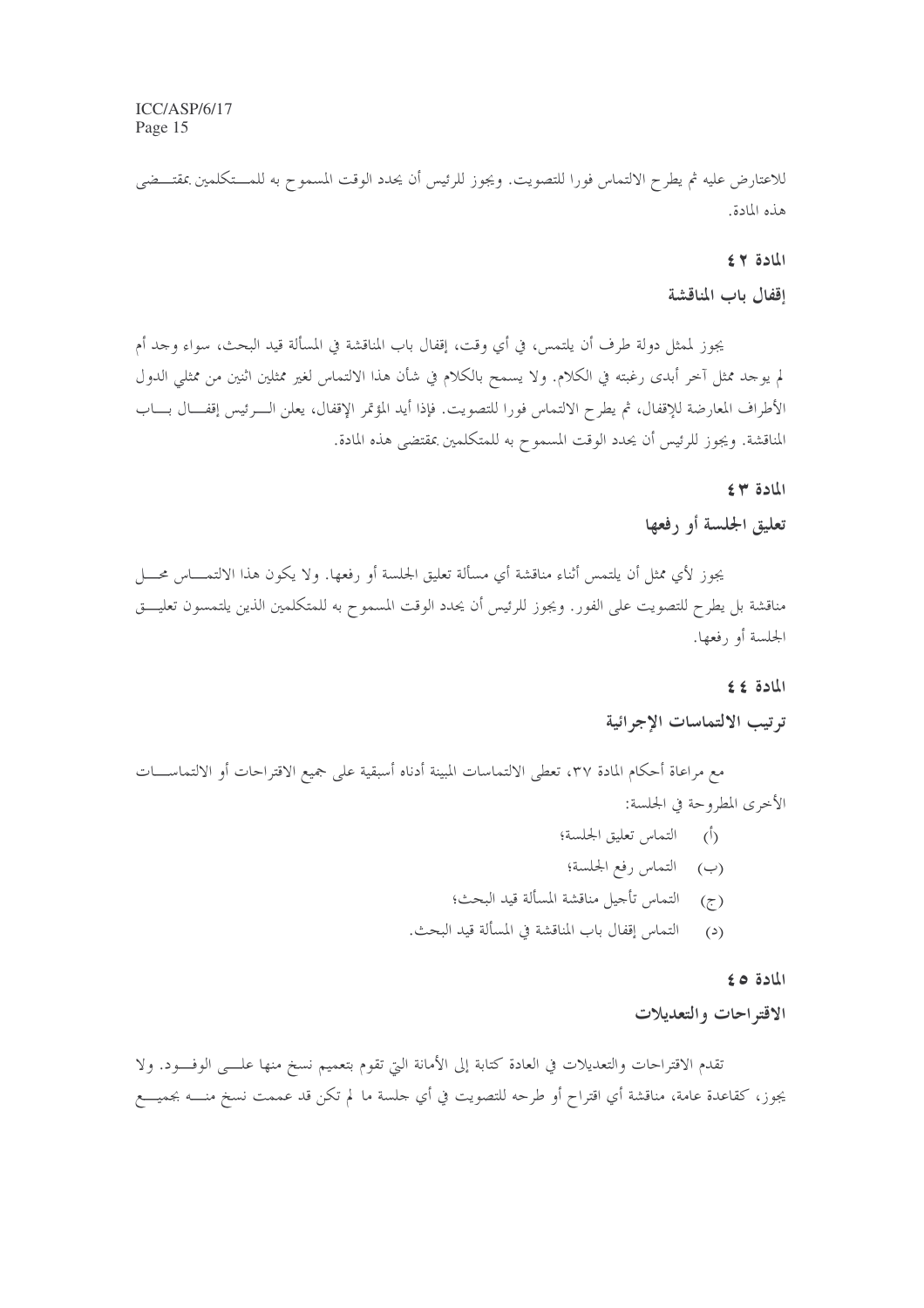لغات المؤتمر على جميع الوفود في موعد لا يتعدى اليوم السابق لعقد تلك الجلسة. على أنه يجوز للــــرئيس أن يــــأذن بمناقشة وبحث التعديلات أو الالتماسات الإحرائية، حتى إذا لم تكن هذه التعديلات والالتماسات قد عممت علــــى الوفود أو لم تكن قد عممت إلا في اليوم نفسه.

### المادة ٢٤

### اتخاذ القرارات بشأن مسائل الاختصاص

مع مراعاة أحكام المادة ٤٤، يطرح الالتماس الذي تتقدم به دولة طرف لاتخاذ قرار بــــشأن اختــــصاص المؤتمر بالنظر في اقتراح معروض عليه للتصويت قبل التصويت على هذا الاقتراح.

#### المادة ٤٧

#### سحب الالتماسات

يجوز لصاحب الالتماس أن يسحب التماسه في أي وقت شاء قبل بدء التصويت عليه، شريطة عدم تعديل الالتماس. ويجوز لممثل أي دولة طرف أن يعيد تقديم الالتماس المسحوب على هذا النحو.

المادة ٤٨

### إعادة النظر في الاقتراحات

متي اعتمد اقتراح أو رفض، لا يجوز إعادة النظر فيه في المؤتمر نفسه ما لم يقرر المؤتمر ذلك بأغلبيــــة ثلثـــــى الدول الأطراف الحاضرة والمشتركة في التصويت. ولا يسمح بالكلام في أي التماس لإعادة النظر إلا لممـــثلين اثــــنين للدول الأطراف التي تعارض الالتماس، ثم يطرح الالتماس فورا للتصويت.

### خامس عشر – التعديلات على النظام الأساسي

المادة ٩٤ النظر في التعديلات على النظام الأساسي واعتمادها

يجوز للمؤتمر النظر في التعديلات على النظام الأساسي المقدمة فقط وفقا للمادتين ١٢١ و١٢٢ من النظام  $-1$ الأساسى.

يعتمد المؤتمر التعديلات على النظام الأساسي المقترحة عملا بالفقرة ١ من المادة ١٢١ والفقرة ١ من المادة  $-\tau$ ١٢٢ من ذلك النظام والتي يتعذر التوصل إلى توافق للآراء بشألها بأغلبية ثلثي الدول الأطراف.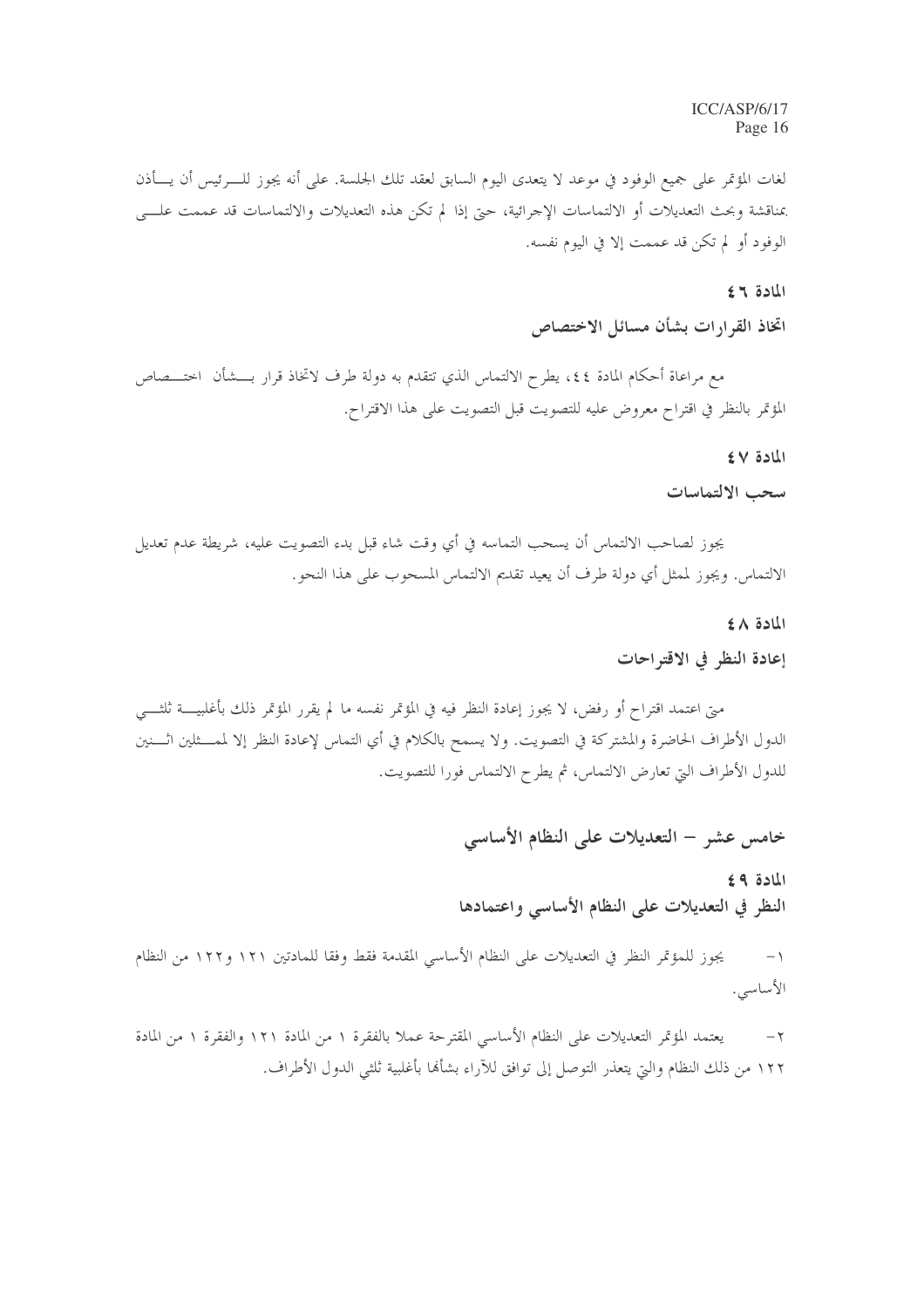سادس عشر – اتخاذ القرارات

المادة ٥٠

### حقوق التصويت

مع مراعاة الفقرة ٨ من المادة ١١٢ من النظام الأساسي، يكون لكل دولة طرف صوت واحد.

المادة ٥١

توافق الآراء

يبذل كل جهد لاتخاذ القرارات في المؤتمر وفي المكتب بتوافق الآراء. وإذا تعذر التوصل إلى توافـــق الآراء، اتخذت القرارات بالتصويت.

المادة ٥٢

النظر في الآثار المالية

ينظر المؤتمر، قبل اتخاذ قرار تترتب عليه آثار مالية بالنسبة للمحكمة، في تقرير تقدمه الأمانة أو المــــسجل، حسبما يقتضيه الأمر، بشأن الآثار المالية أو الإدارية المترتبة على هذا القرار .

#### المادة ٣٥

اتخاذ القرارات بشأن المسائل الموضوعية

مع مراعاة أحكام المادة ٥١، وما لم ينص على خلاف ذلك في النظام الأساسي أو في هذا النظام، تتخـــذ القرارات بشأن المسائل الموضوعية بأغلبية ثلثي الدول الأطراف الحاضرة والمشتركة في التصويت.

المادة ٤٥

اتخاذ القرارات بشأن المسائل الاجرائية

مع مراعاة أحكام المادة ٥١، وما لم ينص على خلاف ذلك في النظام الأساسي أو في هذا النظام، تتخـــذ  $-1$ القرارات بشأن المسائل الإحرائية بالأغلبية البسيطة للدول الأطراف الحاضرة والمشتركة في التصويت.

يبت الرئيس فيما إذا كانت المسألة إجرائية أو موضوعية. ويطرح أي طعن في هذا القــــرار علــــي الفــــور  $-7$ للتصويت. ويبقى قرار الرئيس قائما ما لم تبطله أغلبية الدول الأطراف الحاضرة والمشتركة في التصويت.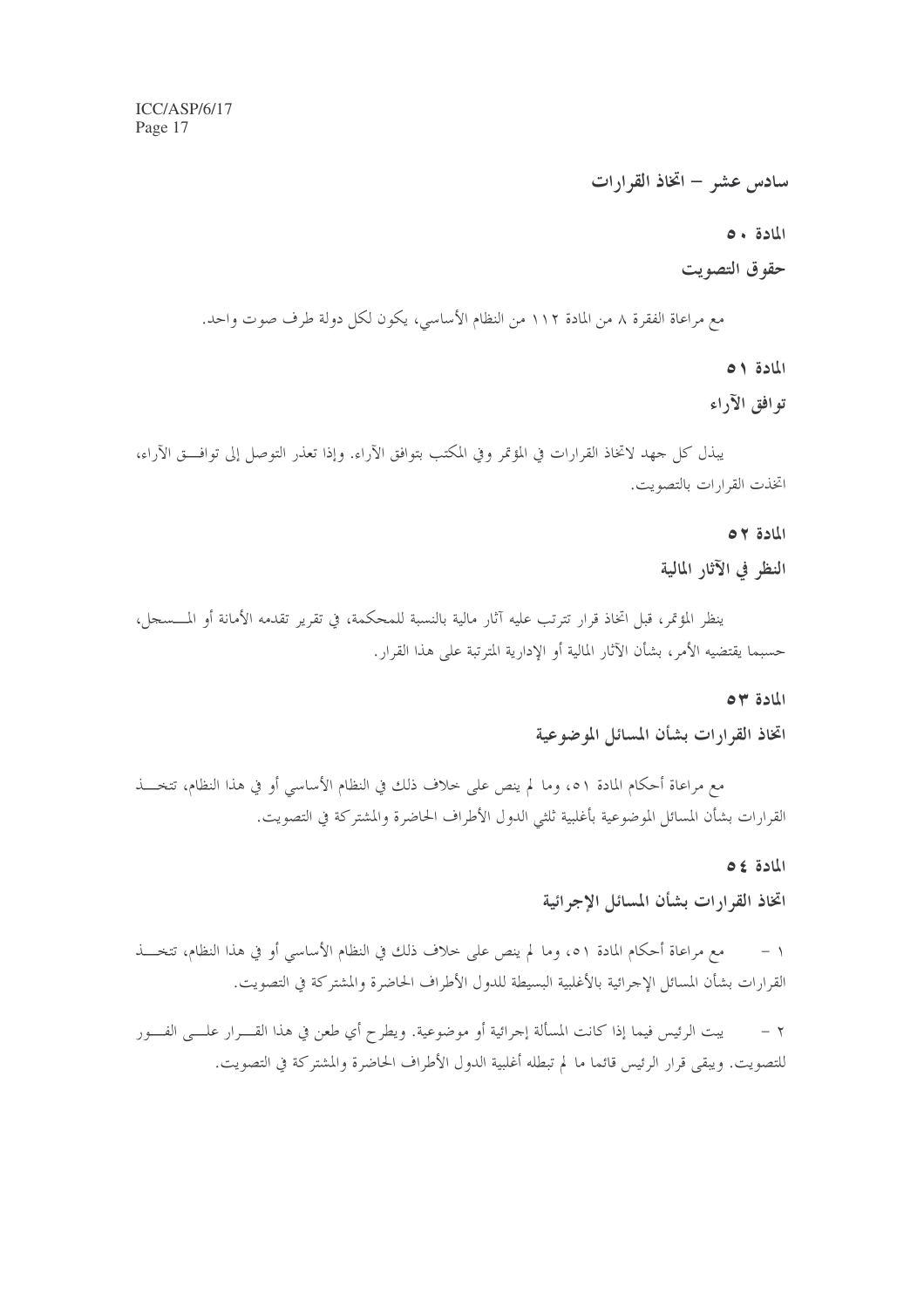### المادة ٥٥

القرارات بشأن التعديلات على الاقتراحات المتعلقة بالمسائل الموضوعية

تتخذ القرارات بشأن التعديلات على الاقتراحات المتعلقة بالمسائل الموضوعية، وبشأن الأجزاء مــــن تلــــك الاقتراحات المعروضة على التصويت على حدة، بأغلبية ثلثي الدول الأطراف الحاضرة والمشتركة في التصويت.

#### المادة ٥٦

المقصود بعبارة "الدول الأطراف الحاضرة والمشتركة في التصويت"

لأغراض هذا النظام، يُقصد بـــعبارة ''الدول الأطراف الحاضـــرة والمـــشتركة في التـــصويت'' الـــدول الأطراف التي تحضر وتدلى بأصواها إيجابا أو سلبا. أما الدول الأطراف التي تمتنع عن التصويت فلا تعتبر مصوتة.

#### المادة ٥٧

طريقة التصويت

يصوت المؤتمر، إذا لم تكن ثمة وسائل آلية أو إلكترونية للتصويت، برفع الأيدي أو بالوقوف، غير أنه يجوز  $-1$ لممثل أي دولة طرف أن يطلب التصويت بنداء الأسماء. ويجري نداء الأسماء حسب الترتيـــب الهجــــائي الإنكليــــزي لأسماء الدول الأطراف، ابتداء بالدولة الطرف التي يسحب الرئيس اسمها بالقرعة. وفي كل تصويت بنـــداء الأسمـــاء، تنادى كل دولة طرف باسمها، فيرد ممثلها بـــ ''نعم'' أو ''لا'' أو ''ممتنع''. وتثبت نتيجــــة التـــصويت في المحـــضر حسب الترتيب الهجائي الانكليزي لأسماء الدول الأطراف.

لدى تصويت المؤتمر بالوسائل الآلية أو الإلكترونية، يحل التصويت غير المسجل محل التصويت برفـــع  $-7$ الأيدي أو بالوقوف ويحل التصويت المسجل محل التصويت بنداء الأسماء. ويجوز لممثــــل دولــــة طــــرف أن يطلــــب التصويت المسجل. وفي حالة التصويت المسجل، يستغنى المؤتمر عن إجراء نداء الدول الأطراف بأسمائها، ما لم يطلب ممثل دولة طرف غير ذلك. على أن نتيجة التصويت تثبت في المحضر على غرار إثبات نتيجة التصويت بنداء الأسماء.

#### المادة ٥٨

### القواعد الواجبة الاتباع أثناء التصويت

بعد أن يعلن الرئيس بدء عملية التصويت، لا يجوز لممثل أي دولة طرف أن يوقف التصويت، غـــــير أنـــــه يجوز لممثلي الدول الأطراف أن يوقفوا التصويت لإثارة نقطة نظام تتعلق بالسير الفعلى للتصويت.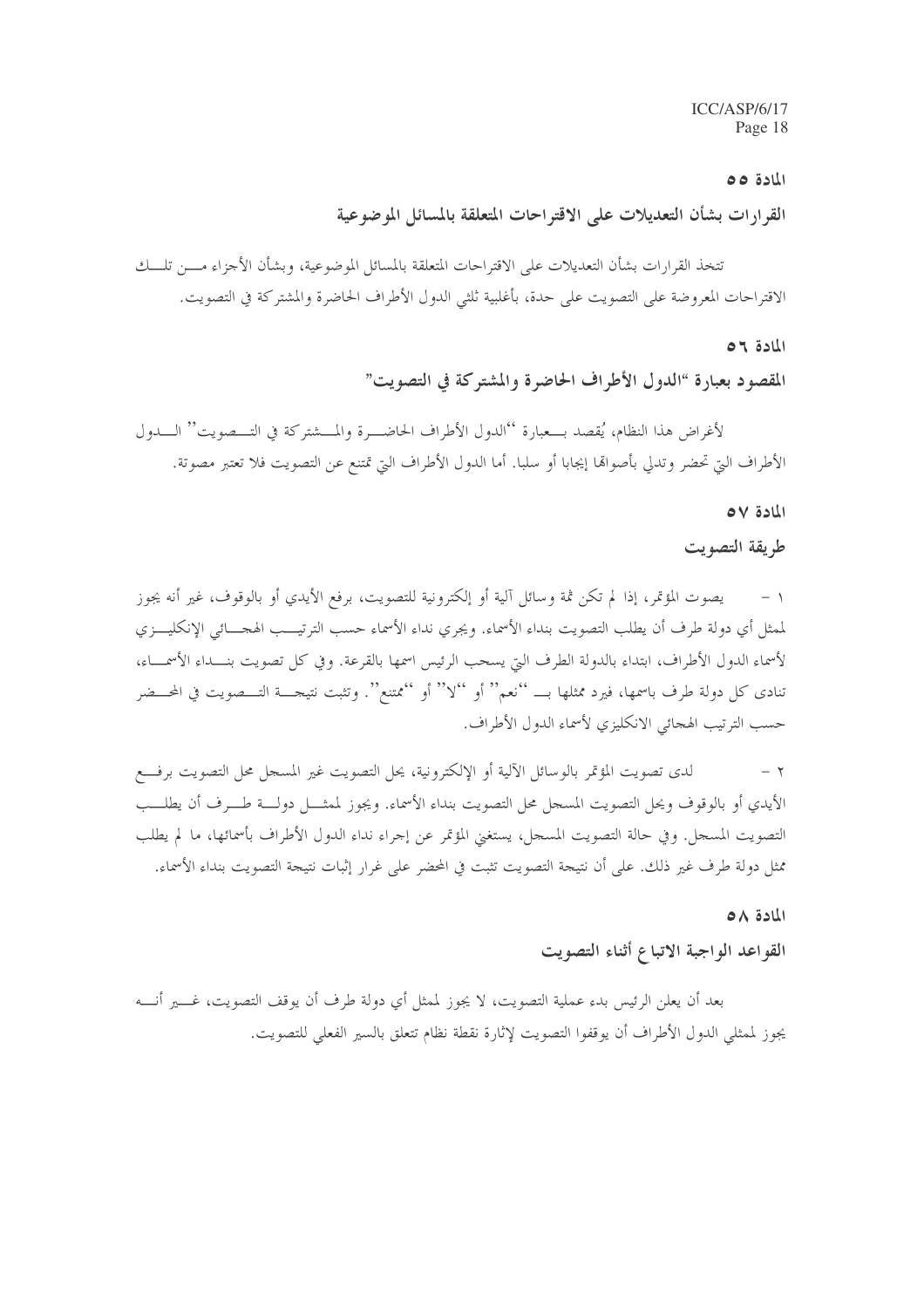### المادة ٥٩

### تعليل التصويت

يجوز لممثلي الدول الأطراف أن يدلوا، قبل التصويت أو بعد انتهائه، ببيانات موحـــــــــزة لا تتــــضمن إلا تعليلا لتصويتهم. ولا يجوز لممثل أي دولة طرف صاحبة مقترح أو التماس أن يعلل تصويته على ذلك المقتــــرح أو الالتماس، إلا إذا أدخل عليه تعديل. ويجوز للرئيس أن يحدد المدة المسموح ها لمثل هذه التعليلات.

### المادة ٢٠

### تجزئة المقترحات والتعديلات

يجوز لممثل أي دولة طرف أن يلتمس إجراء تصويت مستقل على أجزاء من مقترح أو من تعــــديل. وإذا أثير اعتراض على طلب التجزئة طرح التماس التجزئة للتصويت. ولا يسمح بالتكلم بـــشأن التمــــاس التجزئــــة إلا لمتكلمين اثنين يؤيدانه ومتكلمين اثنين يعارضانه. وإذا قبل التماس التجزئة، فإن أجزاء المقترح أو التعديل التي تعتمـــد تطرح للتصويت عليها مجتمعة. فإذا رفضت جميع أحــــــــــــــزاء منطوق المقترح أو التعــــديل اعتــــبر المقتــــرح أو التعديل مرفوضا برمته.

### المادة ٢١

### ترتيب التصويت على التعديلات

عند التماس تعديل على مقترح ما، يجري التصويت على التعديل أولا. وإذا التمس تعديلان أو أكثر علـــي مقترح ما، يصوت المؤتمر أولا على التعديل الأبعد من حيث جوهره عن المقترح الأصلي، ثم على التعديل الأقل منــــه بعدا. وهكذا دواليك إلى أن تطرح جميع التعديلات على التصويت. إلا أنه حيثما يكون اعتماد تعديل مــــا منطويــــا بالضرورة على رفض تعديل آخر، فإن هذا التعديل الآخر لا يطرح للتصويت. وإذا اعتمد تعديل واحـــد أو أكثـــر، طرح المقترح بصيغته المعدلة للتصويت. ويعتبر أي التماس تعديلا لمقترح إذا اقتصر على إضـــافة للمقتــــرح أو علــــي حذف منه أو على تنقيح جزء منه.

## المادة ٢٢ ترتيب التصويت على المقترحات

إذا قدم مقترحان أو أكثر في مسألة واحدة، يصوت المؤتمر على الاقتراحات حسب ترتيب تقديمها، مــــا لم يقرر حلاف ذلك. ويجوز للمؤتمر أن يقرر، بعد التصويت على أي مقترح، ما إذا كان سيصوت على المقترح الــــذي يليه في الترتيب.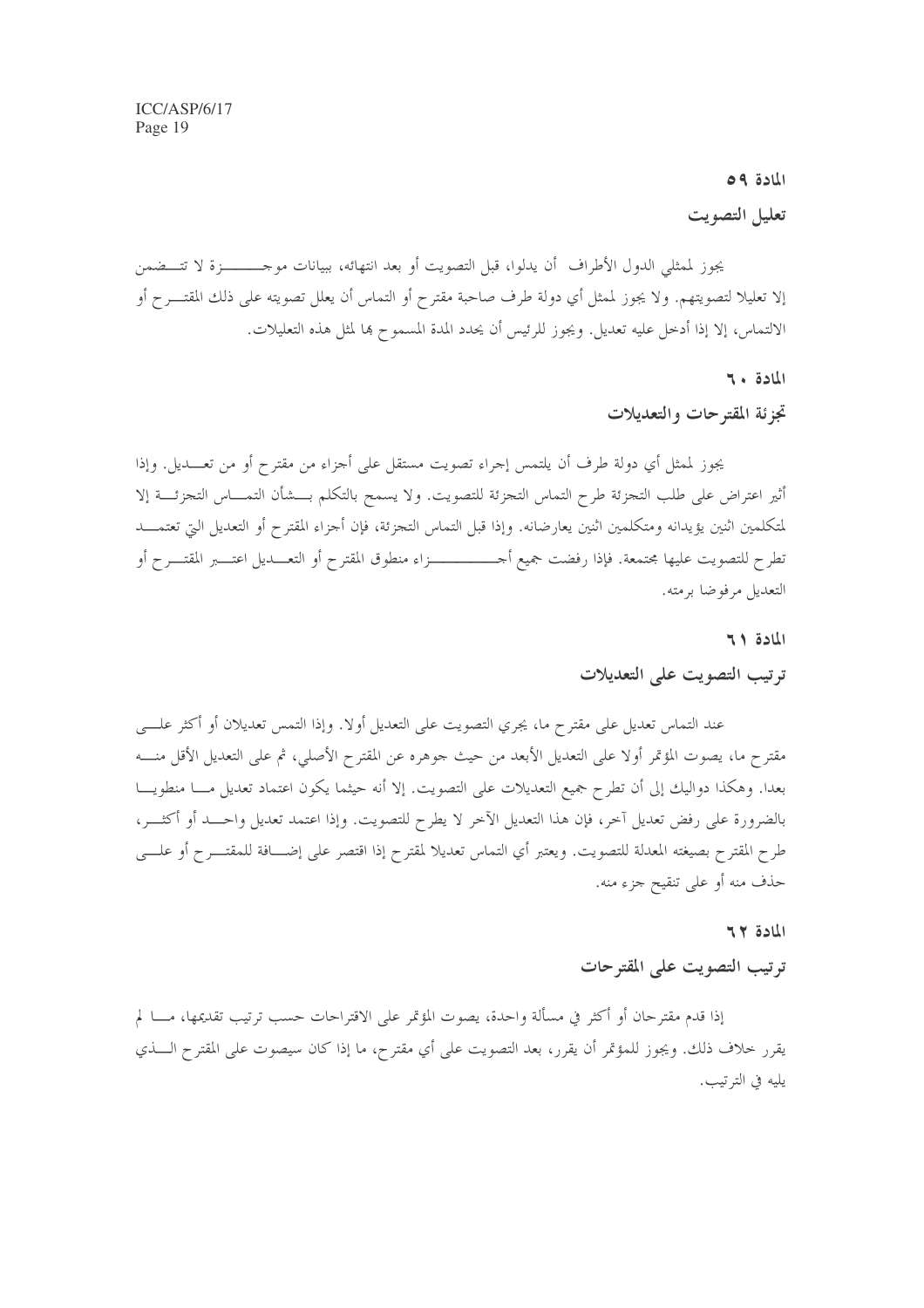المادة ٣٣

تساوى الأصوات

إذا تساوت الأصوات في التصويت على مسألة غير مسألة الانتخابـــات، اعتــــبر الاقتـــراح أو الالتمــــاس مرفوضا.

المادة ٤٢

انتخاب أعضاء مكتب المؤتمر

يُنتَخَب جميع أعضاء مكتب المؤتمر بالاقتراع السري، ما لم يقرر المؤتمر، دون اعتــــراض، أن يختــــار دون اقتراع مرشحا متفقا عليه أو قائمة مرشحين متفقا عليها.

المادة 10

### الاقتراع المقيد لشغل منصب انتخابي

إذا أريد شغل منصب انتخابي لشخص واحد أو دولة طرف واحدة، و لم يحصل أي مرشــــح في الاقتــــراع الأول على الأغلبية المطلوبة، يجري اقتراع ثان يقتصر على المرشحين الاثنين اللذين حصلا علـــي أكــــبر عــــدد مــــن الأصوات. وإذا تساوت الأصوات في الاقتراع الثاني، وكان المطلوب الحصول على الأغلبية، يفصل الرئيس بين هذين المرشحين بالقرعة. وإذا كان المطلوب هو الحصول على أغلبية ثلثي الأصوات، يستمر الاقتراع إلى أن يحـــصل أحــــد المرشحين الاثنين على أغلبية ثلثي الأصوات المدلي بما، على أنه يجوز، بعد ثالث اقتراع غير حاســـم، التـــصويت لأي شخص أو دولة طرف تتوفر فيه شروط الانتخاب. فإذا أجريت ثلاثة من هذه الاقتراعات غير المقيدة دون أن تـــسفر عن نتيجة حاسمة، تقصر الاقتراعات الثلاثة التي تليها على المرشحين الاثنين اللذين حصلا علـــي أكــــبر عــــدد مــــن الأصوات في ثالث اقتراع غير مقيد، وتكون الاقتراعات الثلاثة التي تلي هذه غير مقيدة، وهكذا دواليك، إلى أن يـــتم انتخاب شخص أو دولة طرف.

المادة ٢٦

### الاقتراع المقيد لشغل منصبين انتخابيين أو أكثر

إذا أريد شغل منصبين أو أكثر من المناصب الانتخابية في وقت واحد وبنفس الشروط، ينتخب المرشحون الذين يحصلون على الأغلبية المطلوبة في الاقتراع الأول. فإذا كان عدد المرشحين الحاصلين على الأغلبية أقل من عدد الأشخاص أو الدول الأطراف المطلوب انتخابهم، تجرى اقتراعات إضافية لشغل المناصب المتبقية، مع قصر التــــصويت على المرشحين الذين يحصلون على أكبر عدد من الأصوات في الاقتراع الذي سبقه على ألا يتجاوز عددهم ضـــعف المناصب المتبقية، على أنه يجوز، بعد ثالث اقتراع غير حاسم، التصويت لأي شخص أو دولة طـــرف تتــــوفر فيهــــا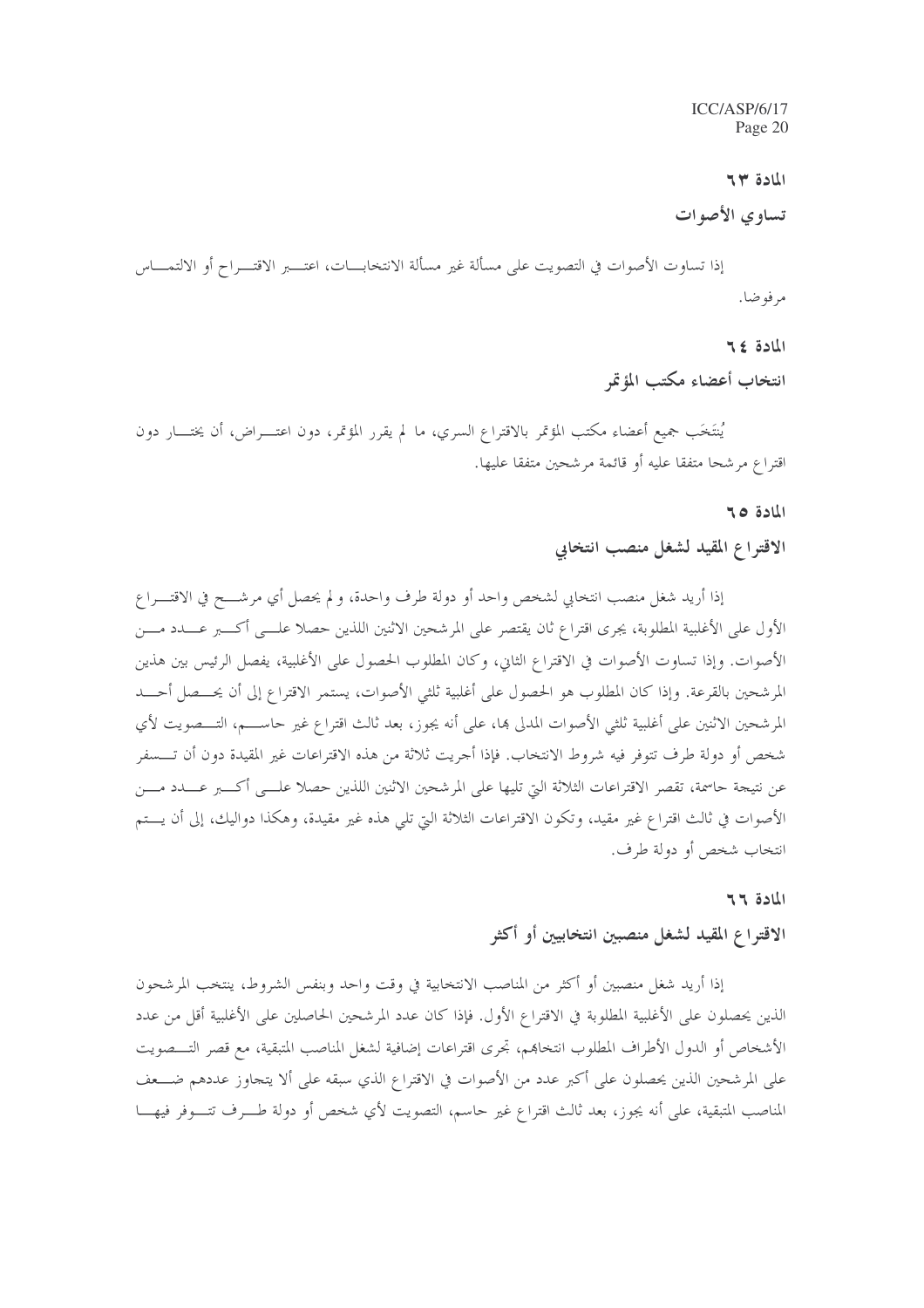شروط الانتخاب. فإذا أجريت ثلاثة من هذه الاقتراعات غير المقيدة دون أن تسفر عـــن نتيجـــة حاسمــة، تقـــصر الاقتراعات الثلاثة التي تليها على المرشحين الذين حصلوا على أكبر عدد من الأصوات في ثالث اقتراع غــــير مقيــــد، على ألا يتجاوز عددهم ضعف المناصب المتبقية اللازم شغلها، وتكون الاقتراعات الثلاثة التي تلى هذه غير مقيـــدة، وهكذا دواليك، إلى أن تشغل تلك المناصب.

سابع عشر – الهيئات الفرعية

المادة ٦٧ إنشاء الهيئات الفرعية

يجوز للمؤتمر أن ينشئ ما يلزم من هيئات فرعية.

المادة ٦٨

النظام الداخلي للهيئات الفرعية

ينطبق هذا النظام، مع مراعاة ما يقتضيه اختلاف الحال، على أعمال الهيئات الفرعية، ما لم يقــــرر المــــؤتمر خلاف ذلك، ويستثني من ذلك ما يلي:

> (أ) ليجوز لرئيس هيئة فرعية أن يمارس الحق في التصويت؛ (ب) يلزم حضور ممثلي أغلبية أعضاء الهيئة الفرعية لاتخاذ أي قرار .

> > ثامن عشر – مشاركة المراقبين وغيرهم

المادة ٢٩ المراقبون

يجوز للممثلين الذين تعينهم الكيانات والمنظمات الحكومية الدولية وغيرها من الكيانات التي تلقت دعسوة  $-1$ دائمة من الجمعية العامة للأمم المتحدة عملا بقرارالها ذات الصلة للمشاركة، بصفة مراقبين، في دورالها وأعمالهـــا، أن يشاركوا بصفة مراقبين في مداولات المؤتمر وهيئاته الفرعية، دون أن يكون لهم حق التصويت.

يجوز للممثلين الذين تعينهم المنظمات الحكومية الدولية الإقليمية أو غيرها من الهيئات الدولية التي دُعيـــت  $-7$ لمؤتمر روما، والذين اعتمدهم اللجنة التحضيرية للمحكمة الجنائية الدولية أو الذين دعتهم الجمعية، أن يــــشاركوا في مداولات المؤتمر بصفة مراقبين، دون أن يكون لهم حق التصويت.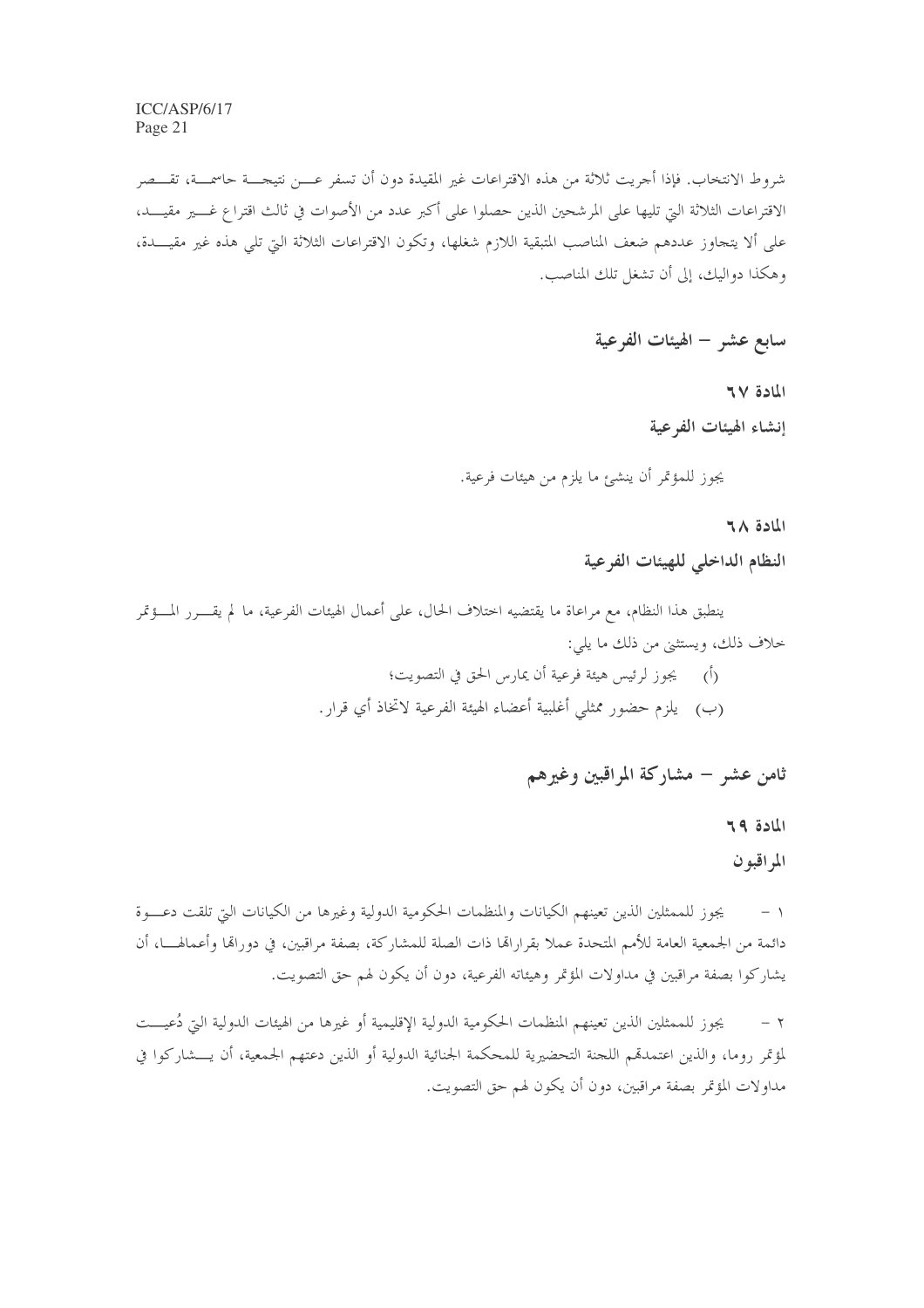يجوز للممثلين المشار إليهم في الفقرتين ١ و ٢ أعلاه أن يشاركوا في مداولات الهيئــــات الفرعيــــة وفـــق  $\mathsf{r}$ الشروط التي تنص عليها المادة ٣١ من هذا النظام الداخلي.

#### المادة ٧٠

### المشاركون الآخرون

يجوز للمنظمات غير الحكومية التي دعيت إلى مؤتمر روما، والمنظمات المعتمدة لدى اللجنــــة التحـــضيرية للمحكمة الجنائية الدولية، والمنظمات التي لها مركز استشاري لدى المحلس الاقتصادي والاحتماعي للأمـــم المتحـــدة والتي قمم أنشطتها أنشطة المحكمة، والمنظمات غير الحكومية الأخرى التي دعتها الجمعية أن تقوم عن طريـــق ممثليهـــا المعينين:

- بحضور حلسات المؤتمر وهيئاته الفرعية وفق الشروط التي تنص عليها المادة ٣١ من هـــذا النظـــام  $\langle$ الداخلي؛
	- (ب) بتلقى نسخ من الوثائق الرسمية؛
- (ج) بقيام عدد محدود من ممثليها، بناء على دعوة الرئيس ورهنا بموافقة المؤتمر، بالإدلاء ببيانات شــفوية بشأن مسائل تدحل في نطاق أنشطتها في الجلستين الافتتاحية والختامية للمؤتمر؛
- (د) بإدلاء عدد محدود من الممثلين ببيانات شفوية بشأن مسائل تدحل في نطاق أنشطتها في الجلــــستين الافتتاحية والختامية للهيئات الفرعية، عندما تستصوب الهيئة الفرعية المعنية ذلك.

#### المادة ٧١

### الدول غير المتمتعة بمركز المراقب

يجوز للرئيس، في بداية المؤتمر، ورهنا بموافقة المؤتمر، أن يدعو دولة غير طرف وليس لها مركـــز المراقـــب لكي تعين ممثلا عنها لحضور أعمال المؤتمر، ويجوز للمؤتمر أن يأذن للممثل المعين على هذا النحو بأن يدلي ببيان.

#### المادة ٧٢

### السانات الخطبة

تتيح الأمانة البيانات الخطية المقدمة من الممثلين المعينين المشار إلـيهم في المـواد ٦٩ و ٧٠ و ٧١ لممثلي الدول الأطراف والدول التي لها مركز المراقب بالقدر واللغة أو اللغات التي قدمت ها هــــذه البيانــــات إليها شريطة أن يكون البيان المقدم باسم منظمة غير حكومية ذا صلة بأعمال المؤتمر وأن يتعلـــق بموضــــو ع تختص به الهيئة اختصاصا محددا. ولا تقدم البيانات الخطية على نفقة المؤتمر ولا تصدر بوصفها وثائق رسمية.